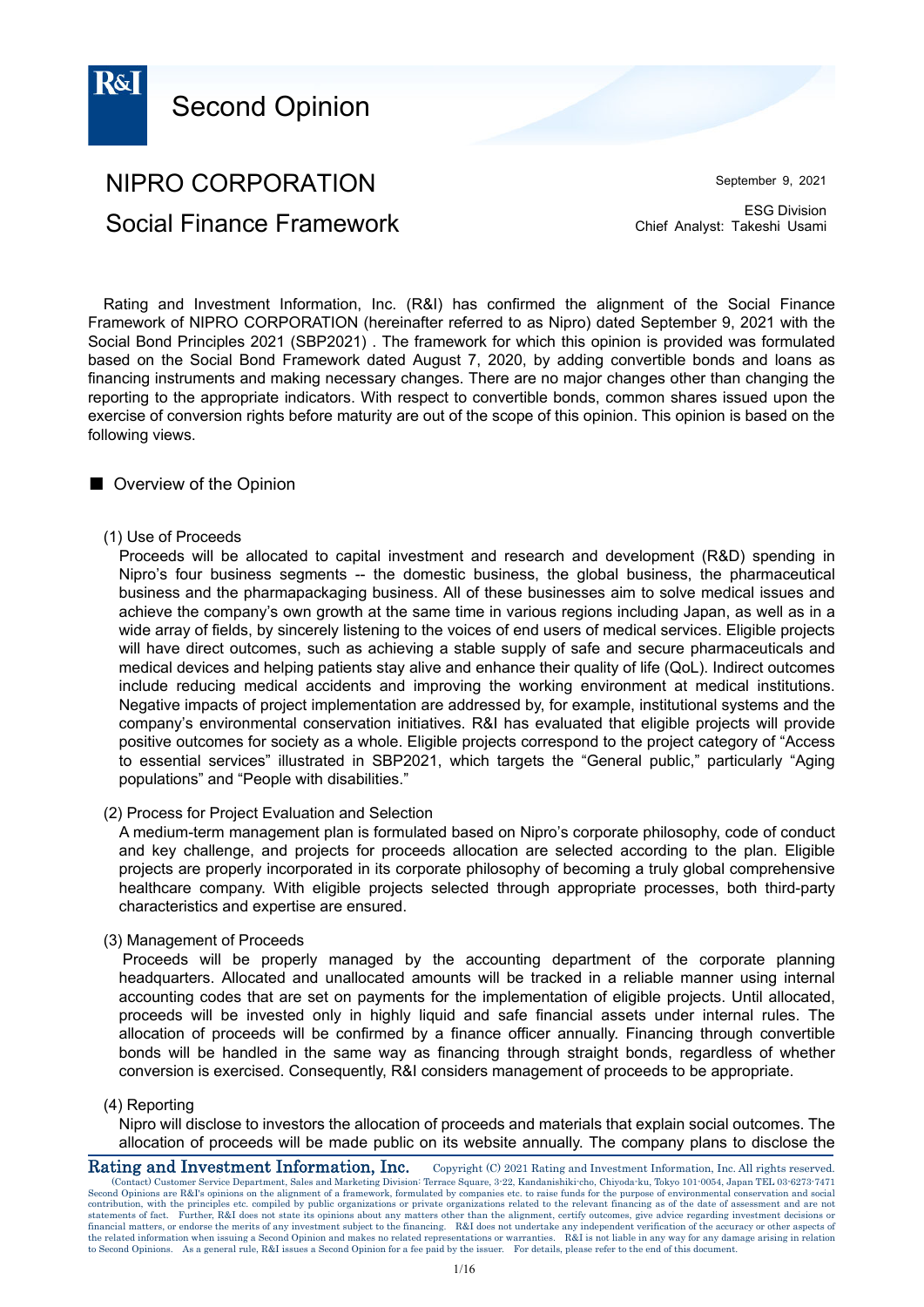

output indicators and outcome indicators it has determined. R&I has confirmed that necessary reporting will be made. Regardless of whether convertible bonds are converted, reporting will be made until the allocation of proceeds is completed.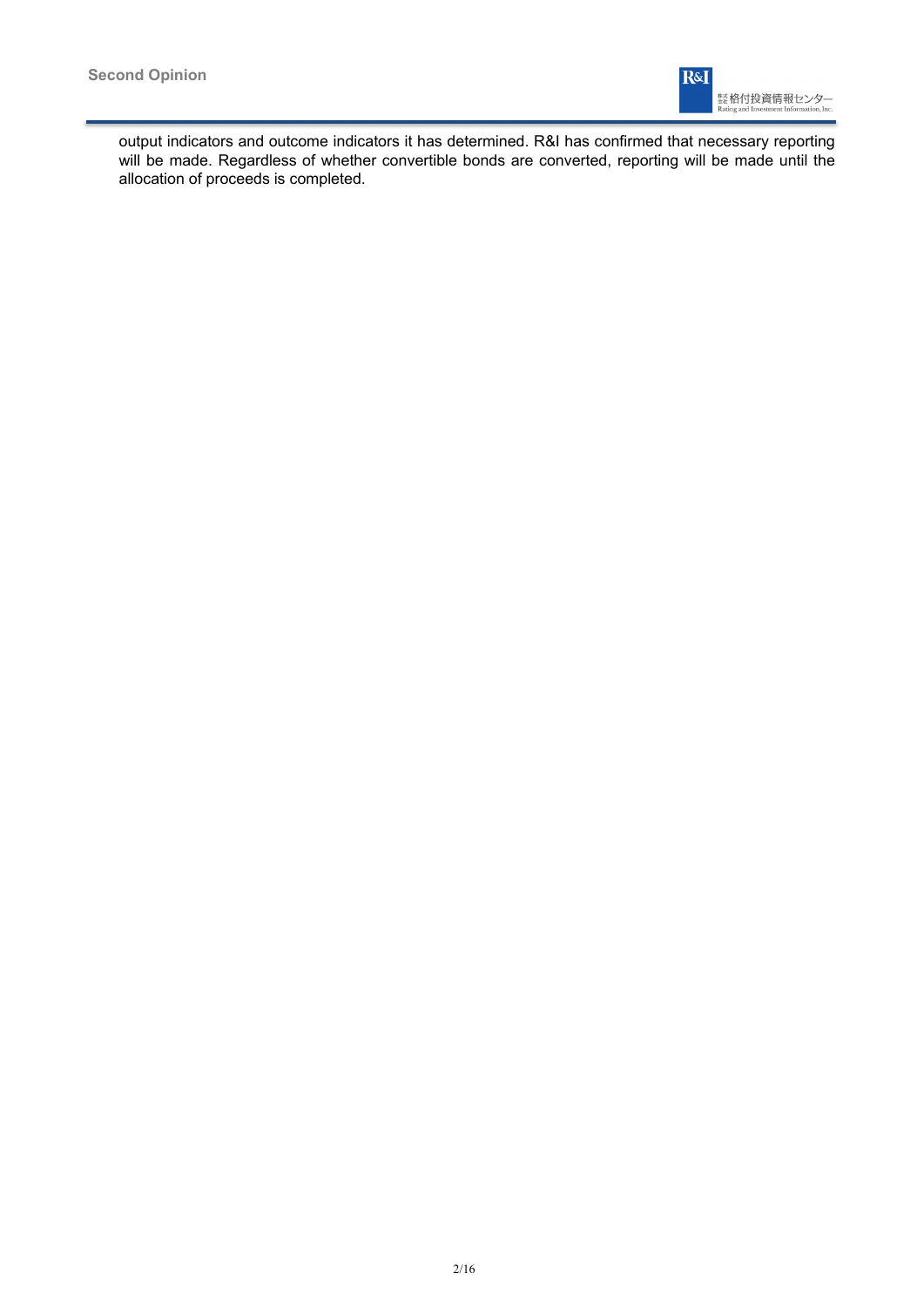

## **Outline of the Issuer**

- Since its founding in 1954, Nipro has been pursuing technological innovation to contribute to society through its business activities. Currently, it is a comprehensive healthcare company with the "trinity" of the medical device, pharmaceutical, and pharmapackaging businesses. For these three businesses, offices and factories are deployed in and outside Japan.
- Its management philosophy is as follows: In looking toward our future as a truly global comprehensive medical manufacturer, we believe our current and future responsibility to society is to develop innovative, value-added products and technologies that improve patient outcomes and healthcare worldwide.
- Its code of conduct is as follows:
	- $\triangleright$  Based on the viewpoints of patients and users, three company divisions medical equipment, pharmaceuticals, and pharmaceutical containers – work together as one in order to meet the needs at every medical site with world-leading innovative, safe and defect-free products, technologies, and businesses.
	- $\triangleright$  Promote corporate strategies based on the "Sanpo-yoshi" concept, which seeks to benefit three parties: the company, users, and society.
	- Focus on global expansion while building a production and sales network based on the concept of "local production for local consumption" and on supporting the health of people around the world in addition to ensuring a stable supply chain.
- Its key challenge is to push forward with the development of more advanced products in the light of the major trends in front-line medical settings, related to treatment, prevention and health enhancement. At the same time, Nipro aims to grow as a truly global comprehensive healthcare company that can satisfy every need of diverse people from different cultures, customs, lifestyles, age groups, etc. To these ends, the company believes it is important that all its employees work in concert with suppliers and other business partners to consider how they can better contribute to medical services on a global scale and to put these ideas into practice.
- The group corporate logo represents the first letter of its company name "N," as well as the symbol for infinity "∞". This logo is designed to express its aspiration for sustained growth while creating shared values with society through its business activities by supplying valuable products and technologies.

Nipro's corporate logo



- Nipro is fully aware that acting responsibly, while being conscious of its social responsibility, is the fundamental corporate philosophy it should abide by so as to fulfill its corporate missions in society. The company naturally complies with all laws and regulations and seriously works on environmental problems and various other social issues.
- Nipro recognizes the importance of environmental preservation and considers active involvement in environmental issues to be an essential part of corporate activity. It keeps an eye on its potential impact on the global environment not in the manufacturing process alone, but in all aspects of its business activities. In its efforts to preserve and improve the environment, the company pursues efficient use of resources and energy, reduction of waste and emissions, assessment and mitigation of the impact of its products and production process on the environment, and development and use of environmental technologies. It takes swift and appropriate action to alleviate any adverse impact or potential impact on the environment and to improve the environment. Specifically, Nipro obtained ISO14001 certification for its Odate Factory in Akita Prefecture. Among other initiatives are recycling of resources, reduction of waste and emissions, introduction of renewable energy, promotion of energy savings, biodiversity conservation, prevention of water pollution, and conservation of water resources.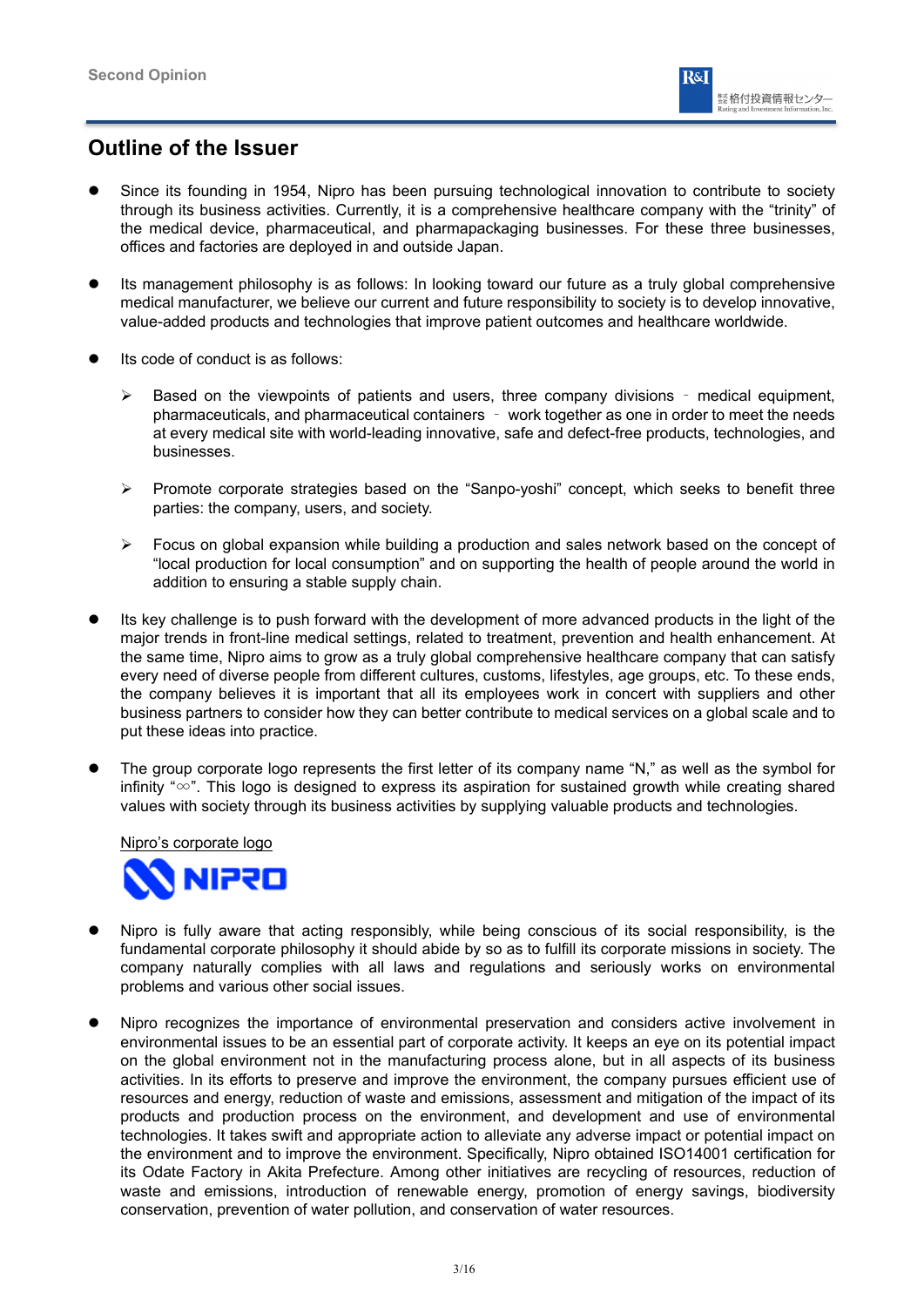

## **1. Use of Proceeds**

## **(1) Eligible Projects**

### Eligible projects

 Eligible projects are businesses in four segments -- the domestic business, the global business, the pharmaceutical business and the pharmapackaging business. Proceeds will be allocated to finance or refinance capital investment or R&D spending in each segment. R&I has confirmed that a proceeds allocation plan is properly in place. The main use of proceeds is shown in the table below.

| Eligible projects   | Main use of proceeds                 | <b>Examples</b>                        |
|---------------------|--------------------------------------|----------------------------------------|
| 1 Domestic business | Capital investment primarily in      | Install additional dialyzer production |
|                     | medical device manufacturing         | lines and renew cell culture equipment |
|                     | factories and regenerative           | at regenerative medicine product       |
|                     | medicine-related facilities and R&D  | manufacturing facilities               |
|                     | activities for pharmaceuticals, etc. |                                        |
| 2 Global business   | Capital investment primarily in      | Install additional dialyzer production |
|                     | medical device manufacturing         | lines                                  |
|                     | factories                            |                                        |
| 3 Pharmaceutical    | Capital investment primarily in      | Install additional syringe formulation |
| business            | pharmaceutical contract              | manufacturing equipment (to            |
|                     | manufacturing factories              | manufacture syringe formulations for   |
|                     |                                      | the government's vaccine stockpiles,   |
|                     |                                      | $etc.$ )                               |
| 4 Pharmapackaging   | Capital investment primarily in      | Install new glass tubing manufacturing |
| business            | manufacturing factories for          | equipment (to manufacture vials for    |
|                     | pharmaceutical packaging             | vaccine developers, etc.)              |
|                     | products and R&D activities for      |                                        |
|                     | pharmaceutical packaging             |                                        |
|                     | products, etc.                       |                                        |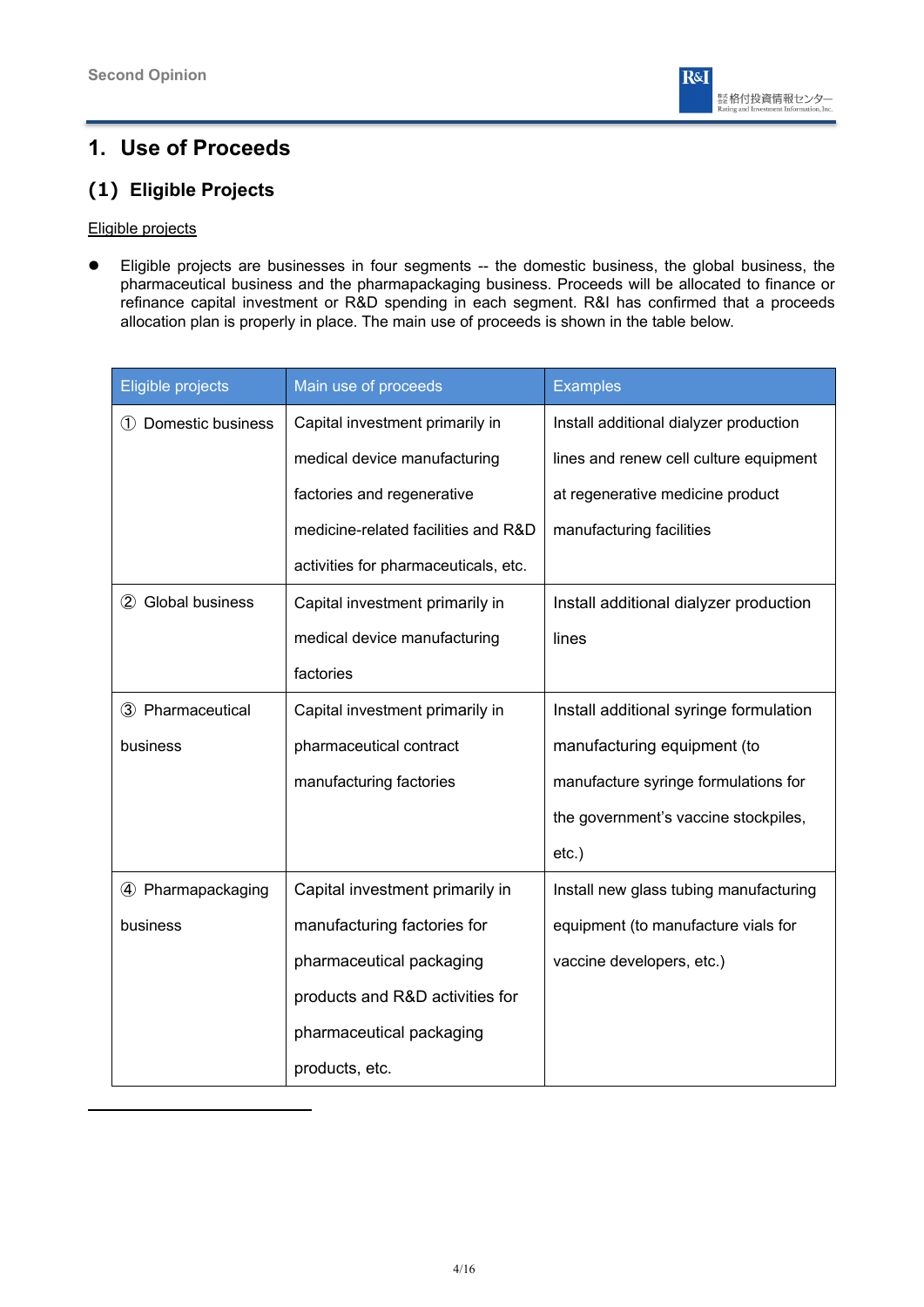### Objectives of eligible projects

- Eligible projects are all of Nipro's current businesses. These businesses will ultimately help solve the significant social issue of people's healthy living. This will be achieved through the company's efforts to contribute to medical services as a truly global comprehensive healthcare company that can satisfy every need of diverse people and create shared values with society, as shown in its management philosophy, code of conduct and key challenge.
- As stated in its framework and medium-term management plan (April 2020 to March 2025), specific social issues that Nipro intends to solve through eligible projects are as follows:
	- a. Stable supply of medical devices that are indispensable for patients to stay alive and enhance their QoL
	- b. Reducing healthcare expenses and social costs
	- c. Providing treatment to patients in remote areas with limited access
	- d. Preventing medical accidents at medical institutions
	- e. Providing safe and secure medicines for all
	- f. Dealing with new infections
	- g. Stable supply of antimicrobial agents that are in short supply
	- h. Providing a medical environment for patients who are remote or difficult to access
	- i. Enhancing the labor productivity of healthcare professionals
- The relationships between eligible projects and issues recognized by Nipro are as follows:
	- ① Domestic business: medical devices, pharmaceuticals, information and communication technology (ICT), regenerative medicine

Main issues addressed: a, b, d, e, f, g, h, i

Manufacturing and supply of medical devices for the treatment of various diseases, manufacturing and supply of pharmaceuticals, development and provision of medical systems, manufacturing and development of infection prevention products, therapeutic drugs and testing products, etc., and manufacturing and development of regenerative medicine products for the treatment of spinal cord injuries, etc. in Japan

Nipro's core medical device product is dialyzers, or artificial kidneys, used for dialysis. Dialyzers are directly linked to maintaining and enhancing QoL as a medical device that is indispensable for people who need dialysis to stay alive, become healthier and enhance their QoL. The company also manufactures and supplies medical devices with safety measures. They include winged needles that prevent needlestick accidents, colored syringes that prevent mix-ups, and pre-filled syringes and kit preparations that reduce the risk of foreign matter contamination, bacterial contamination and needlestick accidents. Safety products prevent medical accidents and at the same time mitigate the burden on healthcare professionals. These address the issues of a, d and i.

The company supplies Nipro-brand generic drugs. Its universal design products include orally disintegrating tablets and films that can be taken without water and packages that enable those with visual difficulties to identify tablets or allow patients to write down medication instructions and medication dates. This contributes not only to a healthier life of people who need drugs, but to lower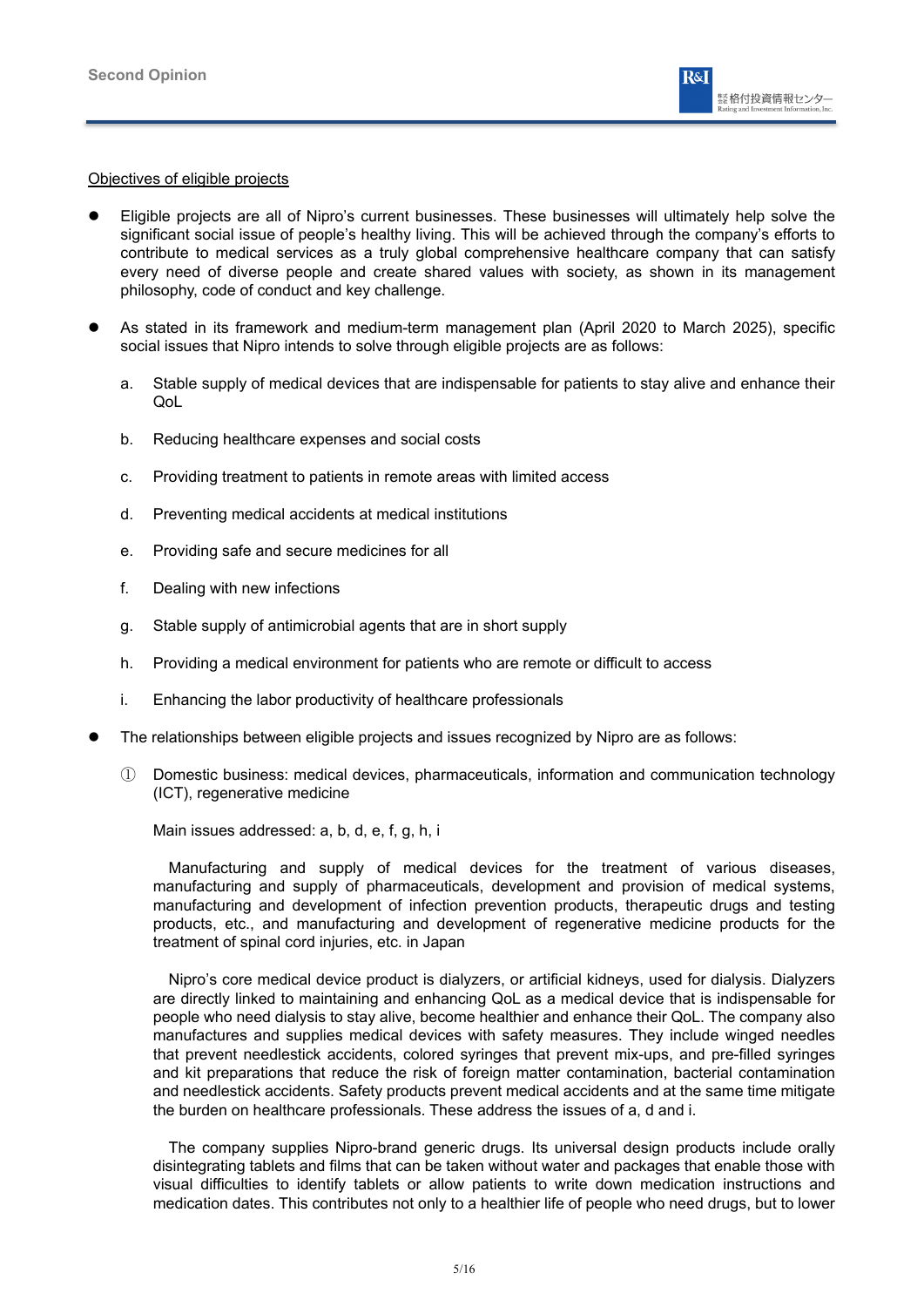

healthcare expenses. Furthermore, the company continues to manufacture antimicrobials, which are unprofitable and whose supply is a cause for concern. As a precaution against the future supply of active pharmaceutical ingredients (APIs), it is developing some of them in-house. These address the issues of b, e and g.

In the field of ICT. Nipro provides telemedicine systems such as Heart Line<sup>TM</sup>. This system enables patients in remote locations to receive medical care and also plays a part in preventing the spread of COVID-19 or future infectious diseases and ensuring healthcare professionals' safety. In addition, the company helps enhance the productivity of healthcare professionals by offering operational management systems. These address the issues of h and i.

In regenerative medicine, Nipro jointly develops autologous bone marrow-derived mesenchymal stem cells for the treatment of spinal cord injuries (SCIs) with Sapporo Medical University and obtained approval for Stemirac Injection, the world's first regenerative medicine product for SCIs. SCI patients are mainly treated with rehabilitation, but in many cases, such treatment does not lead to satisfactory improvement in neurological functions. Progress in this field is expected to improve patients' neurological symptoms and functional disorders and thereby help patients achieve a healthier life and a higher QoL. Patients' reintegration into society will likely reduce healthcare expenses and social costs. These address the issue of b.

Nipro manufactures and develops infection prevention products, therapeutic drugs and testing products, etc. For example, it engages in the development of portable extracorporeal membrane oxygenation systems, which are used for the treatment of COVID-19 and other purposes, and hypochlorous acid water without salt content (that enables sterilization of humidifiers at precision machinery factories, etc.). Such activities contribute to the testing and treatment of COVID-19 and future infectious diseases and the prevention of the spread thereof. These address the issue of f.

② Global business: supply of dialyzers and other activities outside Japan

Main issues addressed: a, c, f

Manufacturing and supply of medical devices outside Japan, construction and operation of Nipro's own dialysis clinics and training centers in developing and emerging countries, and manufacturing and supply of infection prevention products, therapeutic drugs and testing products, etc. outside Japan

The number of kidney disease patients is on the rise worldwide against the backdrop of population growth and better living standards in emerging countries. The International Society of Nephrology estimates that over 850 million people worldwide have some form of kidney disease<sup>1</sup>. which is roughly double the number of people who live with diabetes (422 million) and 20 times more than the prevalence of cancer worldwide (42 million) or people living with AIDS/HIV (37 million). For kidney disease patients, dialysis, which they need about three times a week, can be considered a social infrastructure.

As of March 2020, Nipro engaged in the construction and operation of its own dialysis clinics in 8 countries and training centers in 16 countries, mainly in developing and emerging markets. It contributes to maintaining and improving people's access to medical care in the regions. These address the issues of a and c.

In addition, the company manufactures and supplies infection prevention products, therapeutic drugs and testing products, etc. in overseas markets. As in Japan, such activities contribute to the testing and treatment of COVID-19 and future infectious diseases and the prevention of the spread thereof. These address the issue of f.

<sup>&</sup>lt;sup>1</sup> International Society of Nephrology: June 2018 news article

https://www.theisn.org/news/item/3317-the-under-recognized-epidemic-worldwide-over-850-million-people-suffer-from-ki dney-diseases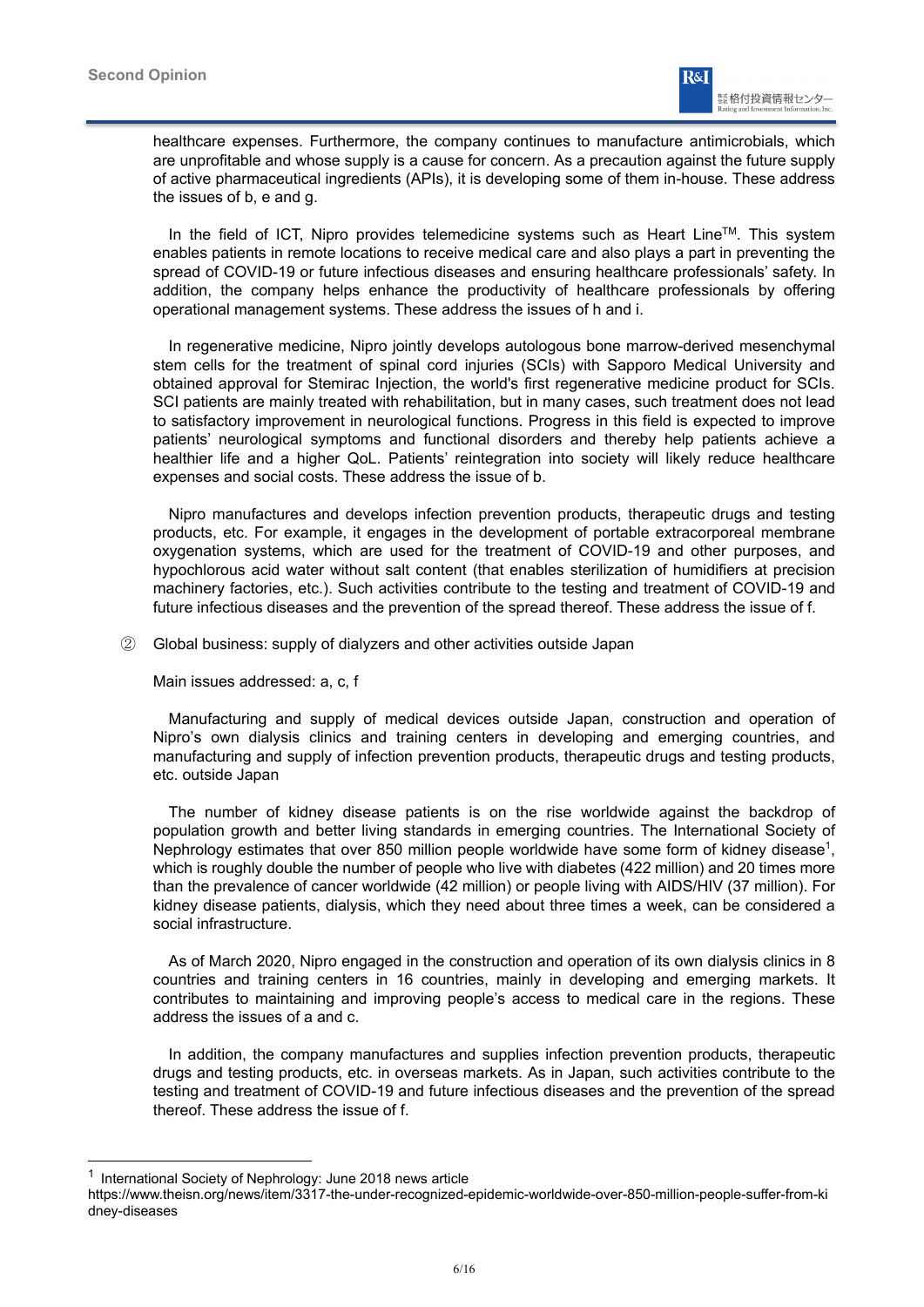

③ Pharmaceutical business: contract manufacturing

Main issues addressed: b, e, f

Nipro provides pharmaceutical contract manufacturing services in Japan. It meets demand for a variety of dosage forms and a wide range of production scales to achieve a stable supply of pharmaceuticals to people in need. The company also helps reduce social costs by undertaking manufacturing processes of all customer companies, as manufacturing by individual companies tends to be more costly. Furthermore, pharmaceuticals produced in its contract manufacturing services include therapeutic drugs for infectious diseases, which suggests that it helps prevent the spread of infectious diseases such as COVID-19. These address the issues of b, e and f.

④ Pharmapackaging business

Main issues addressed: d, i

Nipro manufactures and supplies pharmaceutical packaging products and kit preparations, including glass products for the storage and formulation of pharmaceuticals and drug administration systems. These products are indispensable for medical care, and their stable supply is essential. The company helps mitigate the burden on medical professionals by continuously gathering needs at medical sites and reflecting them in its future improvement and development activities. In addition, it combines medical devices and pharmaceuticals for each therapeutic area into kits and also manufactures medical devices that prevent medical accidents, such as mix-ups and foreign matter contamination. These address the issues of d and i.

### Recognition of social issues

- To determine whether the issues recognized by Nipro are social issues, it is necessary to specify the scope of society for each issue. Medical care is an issue recognized by society in light of Goal 3 of the Sustainable Development Goals (SDGs) advocated by the United Nations, "Ensure healthy lives and promote well-being for all at all ages." Even so, details must be examined according to the scope of society. R&I has therefore clarified respective target societies and confirmed the recognition of issues as follows:
	- a. Stable supply of medical devices that are indispensable for patients to stay alive and enhance their Ool.

This issue relates to both Japan and foreign countries, but R&I defines the scope of society as Japan. While all medical devices are deemed to be indispensable, the recognition of issues R&I confirms is about dialysis-related medical devices, the main products in eligible projects. Dialysis is essential for people who undergo dialysis therapy due to severe renal dysfunction. Currently, there are about 13 million chronic kidney disease patients in Japan. Thanks to various measures, growth in the number of patients requiring dialysis is slowing down, but more than 300,000 people are still on dialysis. The Ministry of Health, Labour and Welfare (MHLW) recognizes issues regarding chronic kidney disease<sup>2</sup>. Patients who require dialysis need to receive it once every three days. Dialysis can be considered a social infrastructure for patients, as suggested by the ministry's move to ensure dialysis care in disasters<sup>3</sup>. Given that dialysis patients will most likely keep increasing, a stable supply of relevant medical devices is an issue recognized by society. Dialysis is just one example. In other diseases as well, a stable supply of medical devices that are directly linked to life support is recognized as a social issue. Globally, more than 850 million people are estimated to have some form of kidney disease, and the number of patients requiring dialysis is on the rise. As in Japan, a stable supply of medical devices is recognized as an issue, along with access to medical care in c.

<sup>2</sup> MHLW: July 2018 report by the study panel on measures against renal diseases https://www.mhlw.go.jp/content/10901000/000332759.pdf

<sup>3</sup> MHLW: Ensuring dialysis care in disasters, August 2007

https://www.mhlw.go.jp/file/06-Seisakujouhou-10900000-Kenkoukyoku/0000096276.pdf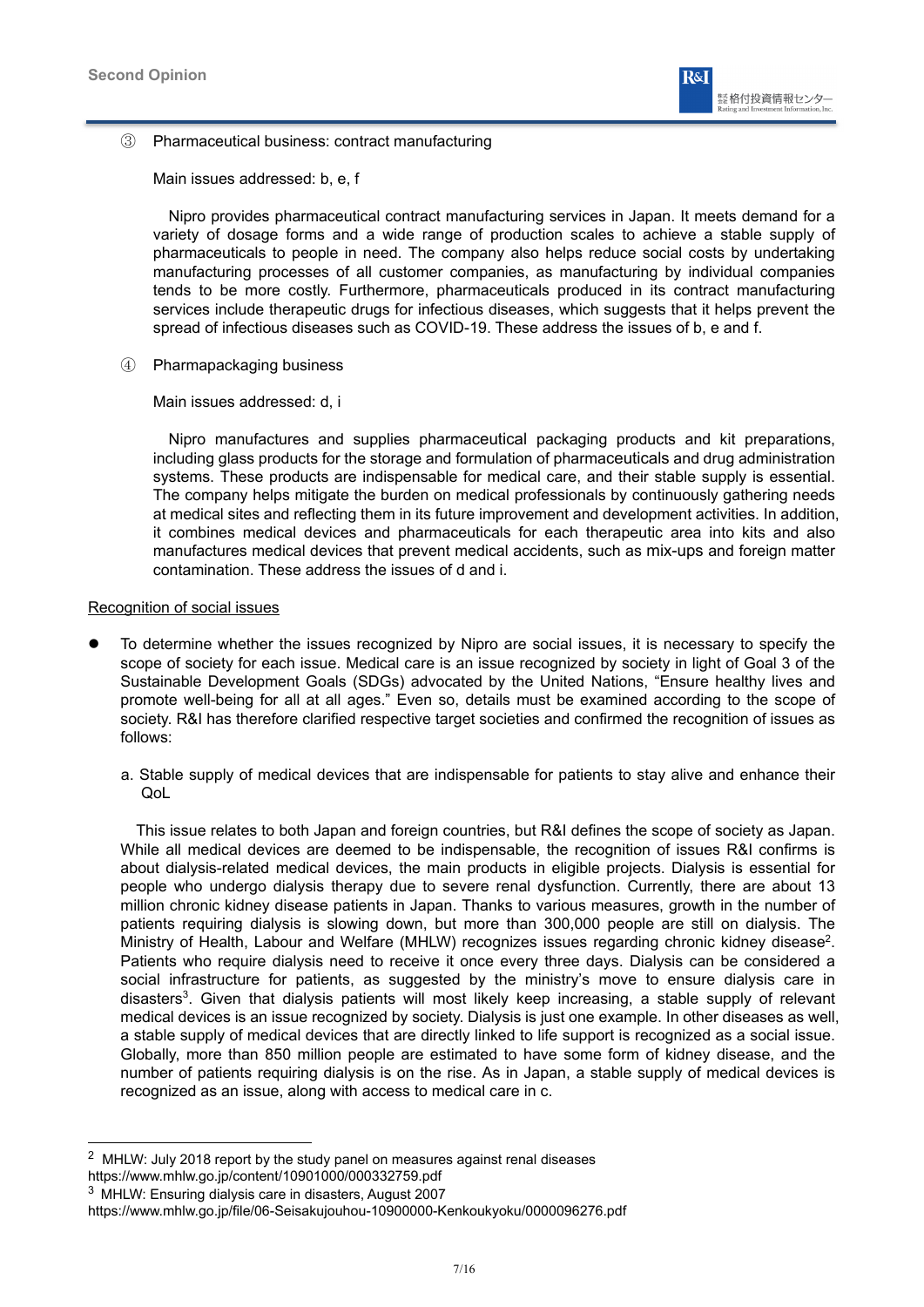b. Reducing healthcare expenses and social costs

The society targeted by this issue is Japan. In Japan, reforms relating to medical fees and pharmaceuticals are called for in order to realize a sustainable social security system<sup>4</sup>. Healthcare expense and social cost savings that can contribute to this end are recognized as a social issue. In particular, wider use of generic drugs is promoted to help mitigate the burden on patients and improve medical insurance finances<sup>5</sup>.

c. Providing treatment to patients in remote areas with limited access

 This issue targets a global society including developing and emerging countries. The global recognition of the social issue can be most typically found in the SDGs. Goal 3 of the SDGs is to "Ensure healthy lives and promote well-being for all at all ages." Of this, Target 3.8 states "Achieve universal health coverage, including financial risk protection, access to quality essential healthcare services and access to safe, effective, quality and affordable essential medicines and vaccines for all." Kidney diseases are increasing in the world, and Nipro's offering of its own dialysis clinics, a social infrastructure, addresses this social issue. Furthermore, the construction and operation of training centers are aligned with Target 3.c of the SDGs, "Substantially increase health financing and the recruitment, development, training and retention of the health workforce in developing countries, especially in least developed countries and small island developing States."

### d. Preventing medical accidents at medical institutions

In Japan, social interest in medical accidents has increased in the wake of a patient mix-up in surgery that occurred in January 1999. As long as medical care is provided, medical accidents are recognized as a social issue. Efforts to ensure medical safety have been continuously underway to date<sup>6</sup>.

### e. Providing safe and secure medicines for all

As with the issue of d mentioned above, as long as medical care is provided, offering safe and secure pharmaceuticals is a social issue. The issue is critical for patients who use pharmaceuticals, not to mention pharmaceutical providers, as can be seen in the study on safe use of pharmaceuticals and medical devices, etc.<sup>7</sup> It also encompasses barrier-free access, especially in Japan, where the population is aging.

### f. Dealing with new infections

Today, countermeasures against COVID-19, a new infectious disease, are recognized as a global social issue. Because people are in a highly fluid society, infectious diseases, including but not limited to COVID-19, are likely to spread widely, and preventing this is a social issue. In Japan, the recognition of the social issue can be found in the 1998 enactment of the Act on the Prevention of Infectious Diseases and Medical Care for Patients with Infectious Diseases and the notification of the basic guidelines for promoting the prevention of infectious diseases in an integrated manner<sup>8</sup>.

### g. Stable supply of antimicrobial agents that are in short supply

This is a structural problem with the procurement of APIs in Japan. In 2019, four academic societies closely involved with infectious diseases $9$  issued recommendations on a stable supply of antimicrobials<sup>10</sup>.

<sup>4</sup> "Basic Policy on Economic and Fiscal Management and Reform 2019" approved by the cabinet in June 2019 <sup>5</sup> MHLW: Promotion of wider use of generic drugs

https://www.mhlw.go.jp/stf/seisakunitsuite/bunya/kenkou\_iryou/iryou/kouhatu-iyaku/index.html

<sup>6</sup> MHLW: Medical safety measures

https://www.mhlw.go.jp/stf/seisakunitsuite/bunya/kenkou\_iryou/iryou/i-anzen/index.html

 $7$  MHLW: Study on safe use of pharmaceuticals and medical devices, etc.

https://www.mhlw.go.jp/stf/seisakunitsuite/bunya/0000057965.html

<sup>8</sup> https://www.mhlw.go.jp/file/06-Seisakujouhou-10900000-Kenkoukyoku/0000186708.pdf

<sup>&</sup>lt;sup>9</sup> Japanese Society of Chemotherapy, The Japanese Association for Infectious Diseases, The Japanese Society for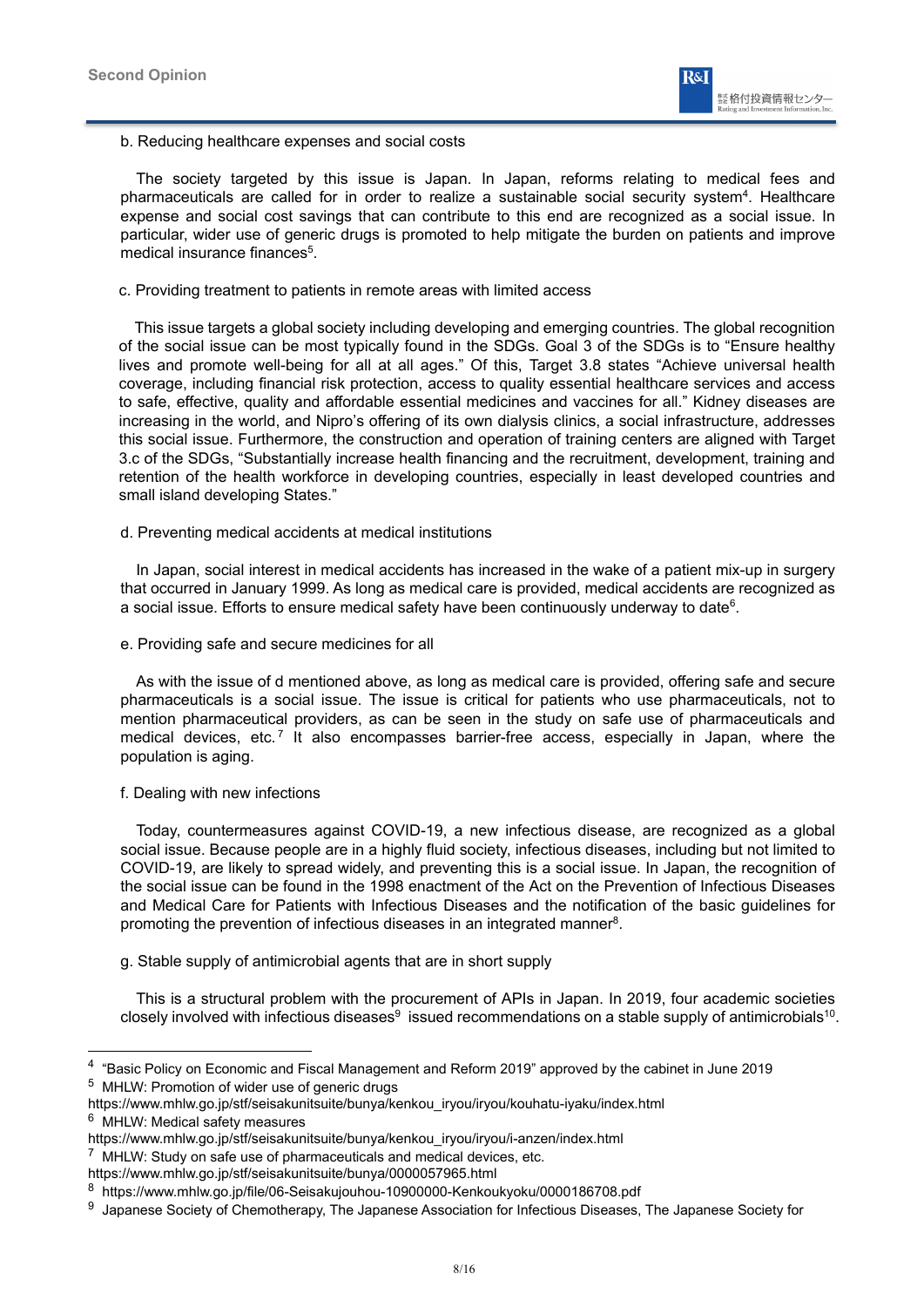

The MHLW holds stakeholder meetings for a stable supply of ethical drugs. These suggest that the issue is recognized as a social issue.

h. Providing a medical environment for patients who are remote or difficult to access

Telemedicine is recognized as a social issue that can be solved with advancements in IT equipment<sup>11</sup>. From the viewpoint of enhancing local medical care, efforts to promote telemedicine are underway, including improving the quality of medical care, increasing patients' convenience and filling the regional gap in medical care, especially for remote islands and sparsely populated areas. It is also expected to help prevent the spread of COVID-19.

i. Enhancing the labor productivity of healthcare professionals

In Japan, securing healthcare professionals at medical institutions is recognized as a social issue due mainly to the declining population, changes in young people's awareness of occupations, diversifying medical needs and the uneven distribution of doctors<sup>12</sup>. A better working environment is essential for solving the issue. Enhancing the labor productivity of healthcare professionals has a direct impact on the way they work and take holidays.

 Consequently, the direct objectives of eligible projects are to address the nine issues that society recognizes as social issues.

## **(2) Goals of Eligible Projects Are Positive Social Outcomes**

|                          | Benefits and impacts of eligible projects                                                 |  |
|--------------------------|-------------------------------------------------------------------------------------------|--|
| Direct <sup>13</sup>     | • Safe and secure pharmaceuticals and medical devices will be supplied in a stable        |  |
| benefits                 | manner                                                                                    |  |
|                          | A stable supply of essential pharmaceuticals and medical devices will help patients       |  |
|                          | stay alive and enhance their QoL.                                                         |  |
|                          | Better access to medical care will be achieved.<br>$\bullet$                              |  |
| <b>Indirect benefits</b> | Medical accidents will decrease at medical institutions.                                  |  |
|                          | $\cdot$ The working environment for healthcare professionals will improve.                |  |
|                          | $\cdot$ The spread of infectious diseases will be mitigated.                              |  |
| Indirect impacts         | Social costs may increase due, for example, to a rise in healthcare expenses              |  |
| and responses            | caused by less profitable pharmaceutical manufacturing                                    |  |
|                          | $\Rightarrow$ Nipro is working to reduce costs on the back of its extensive experience in |  |
|                          | pharmaceutical manufacturing. Moreover, measures are taken by society as a                |  |

The benefits and impacts of eligible projects are summarized below.

Clinical Microbiology, and Japanese Society for Infection Prevention and Control

<sup>10</sup> http://www.chemotherapy.or.jp/guideline/4gakkai2019\_1.pdf

<sup>&</sup>lt;sup>11</sup> MHLW: IT promotion in medical care

https://www.mhlw.go.jp/stf/seisakunitsuite/bunya/kenkou\_iryou/iryou/johoka/index.html

<sup>12</sup> https://www.mhlw.go.jp/stf/seisakunitsuite/bunya/kenkou\_iryou/iryou/quality/

<sup>&</sup>lt;sup>13</sup> "Direct" relates to the users of eligible projects, "indirect" relates to the society in which eligible projects are conducted, and "extensive" relates to the society that extends beyond the society in which eligible projects are conducted. For details, see "R&I Social Bond Opinion Assessment Methodology" at https://www.r-i.co.jp/rating/products/esg/so\_social\_jpn.pdf.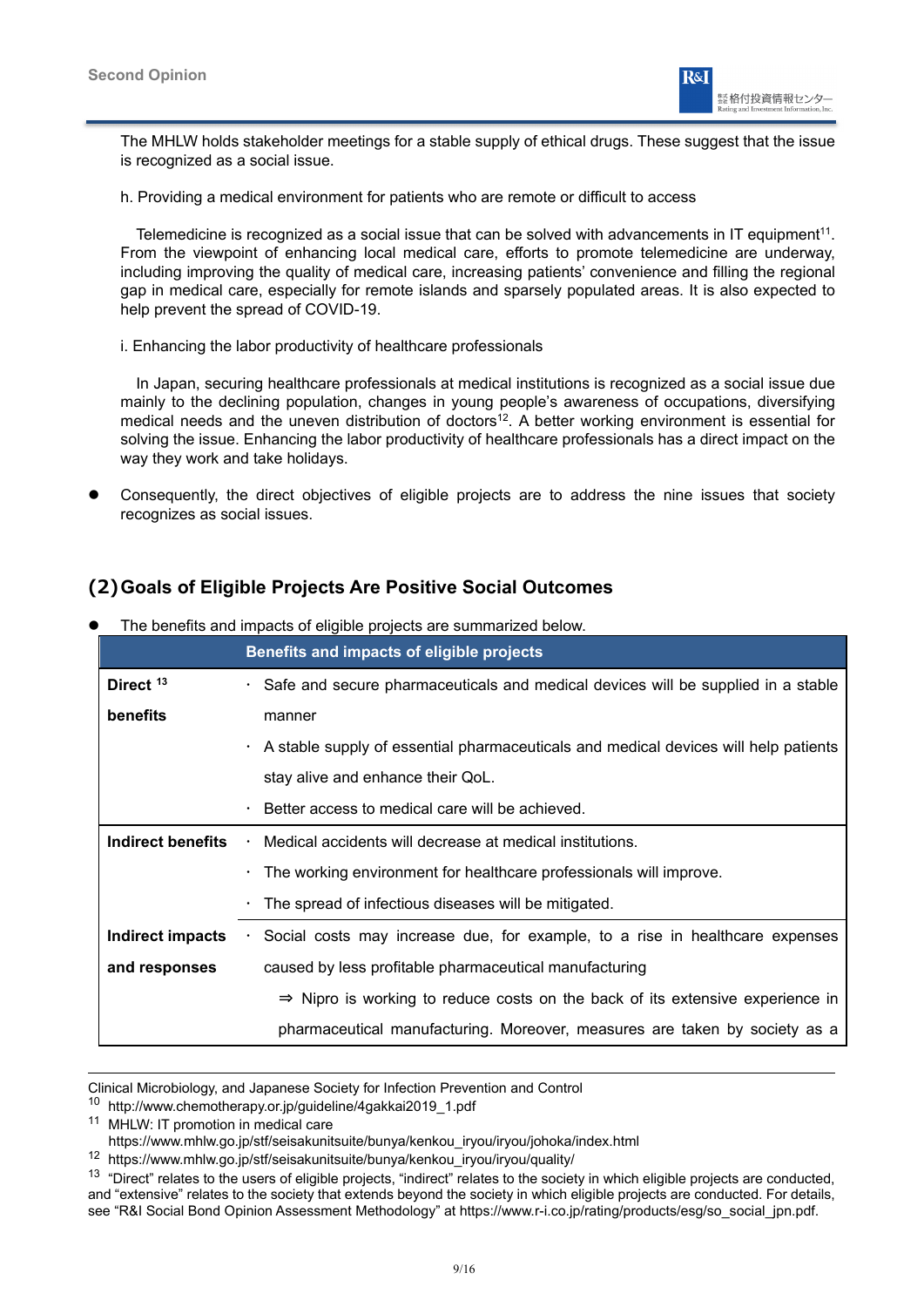

|                  | whole, as exemplified by the MHLW's projects that support a stable supply of               |
|------------------|--------------------------------------------------------------------------------------------|
|                  | pharmaceuticals.                                                                           |
|                  | Inappropriate medical care may be provided through telemedicine and other new<br>$\bullet$ |
|                  | ways of medical care.                                                                      |
|                  | $\Rightarrow$ Measures are taken by society as a whole, as exemplified by the MHLW's       |
|                  | formulation of the guidelines for appropriate online medical care.                         |
| <b>Extensive</b> | · Project implementation may impose environmental burdens.                                 |
| impacts and      | $\Rightarrow$ Nipro is taking various measures across its business activities, recognizing |
| responses        | active environmental efforts as a prerequisite for corporate activities in light of the    |
|                  | importance of environmental conservation.                                                  |

### Social outcomes are positive

- Eligible projects will have direct outcomes, such as achieving a stable supply of safe and secure pharmaceuticals and medical devices and helping patients stay alive and enhance their QoL. Indirect outcomes include reducing medical accidents and improving the working environment at medical institutions. While the medical arena faces society's demands for actions against indirect impacts, institutional measures are primarily in place. Extensive impacts are addressed by Nipro's environmental initiatives.
- Implementing eligible projects is considered to help solve social issues. R&I has therefore evaluated that eligible projects will provide positive outcomes for society as a whole.

### Sustainable Development Goals (SDGs) Relating to Eligible Projects

 R&I has confirmed eligible projects' contribution to SDGs by referencing the International Capital Market Association's mapping table for project categories and SDGs. The relationship between eligible projects and SDGs is as follows:

| Eligible projects | <b>SDGs</b>                                | <b>Efforts</b>                                                                |  |
|-------------------|--------------------------------------------|-------------------------------------------------------------------------------|--|
| Domestic          | <b>GOOD HEALTH<br/>AND WELL-BEING</b><br>3 | ■ Manufactures and sells dialyzer, which is an indispensable medical device   |  |
| business          |                                            | for life support, health improvement, and quality of life improvement of      |  |
|                   |                                            | patients who require dialysis.                                                |  |
|                   |                                            | The company sells products that are in high demand worldwide when new         |  |
|                   | <b>REDUCED</b><br><b>INEQUALITIES</b>      | infectious diseases, such as COVID-19, become rampant                         |  |
|                   |                                            | Surgical masks, medical rubber gloves, tubes and other consumables,           |  |
|                   |                                            | blood collection tubes, and disinfectants are stocked.                        |  |
|                   |                                            | ■ Manufactures and sells own-brand generic drugs that contribute to           |  |
|                   | <b>AND COMMUNITIES</b>                     | reducing social medical costs.                                                |  |
|                   |                                            | ■ We continue to manufacture and market antimicrobials, although they are     |  |
|                   |                                            | unprofitable and there are concerns about the supply of APIs.                 |  |
|                   |                                            | The company promotes products that can be used without difficulty,            |  |
|                   |                                            | regardless of age or disability.                                              |  |
|                   |                                            | A range of products are offered that enable those with visual difficulties to |  |
|                   |                                            | identify tablets, to write down medication instructions and medication dates, |  |
|                   |                                            | and to prepare PTP sheets for patients with reduced dexterity.                |  |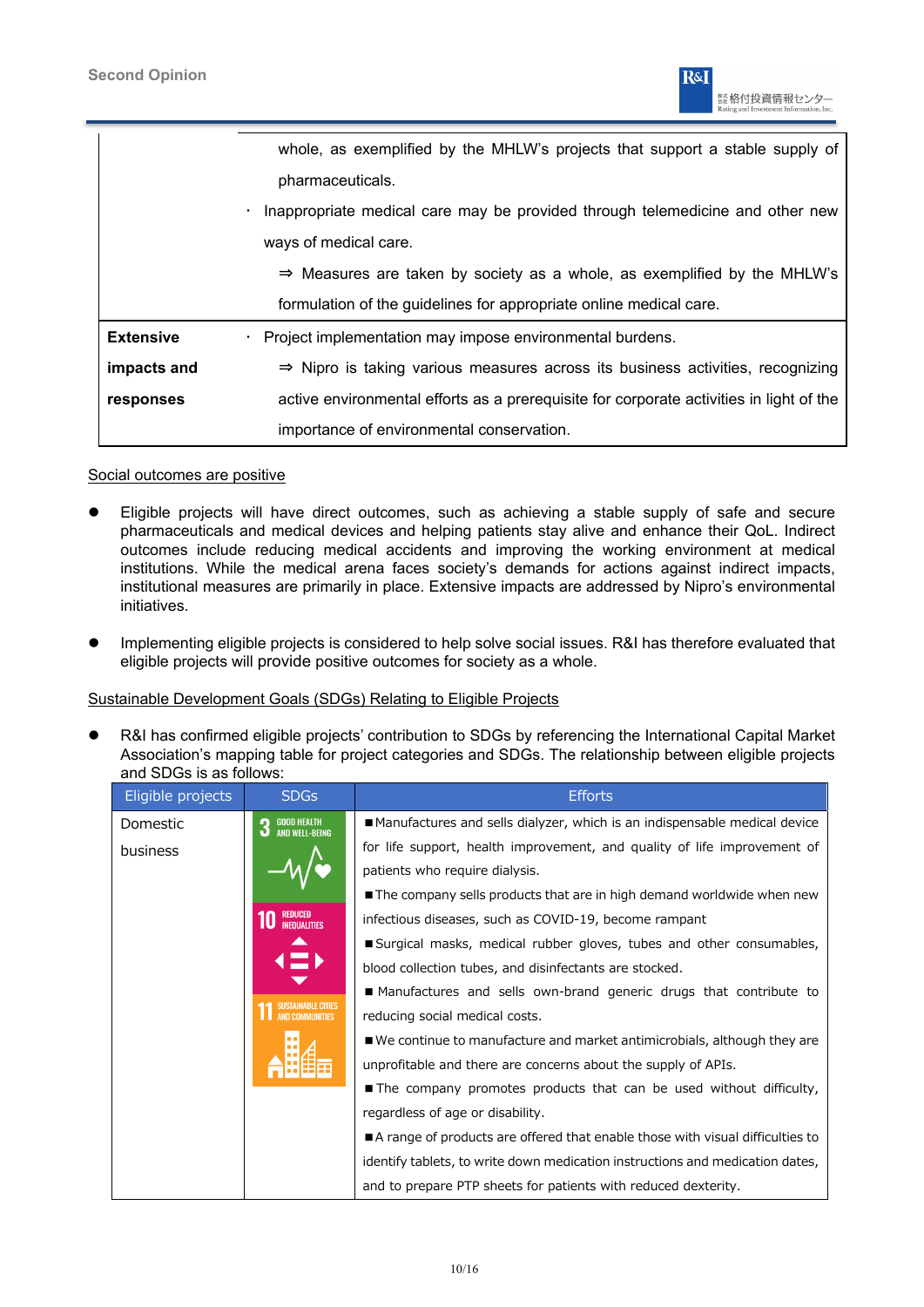

|                 |                                                  | As a precaution against the future supply of APIs, we are developing some                          |
|-----------------|--------------------------------------------------|----------------------------------------------------------------------------------------------------|
|                 |                                                  | of them in-house.                                                                                  |
|                 |                                                  | $\blacksquare$ The company sells a cloud-based monitoring system (Nipro Heart Line <sup>rm</sup> ) |
|                 |                                                  | that uses ICT to provide real-time information on patients, even in remote                         |
|                 |                                                  | locations.                                                                                         |
|                 |                                                  | $\blacksquare$ The company sells the HN LINE <sup>TM</sup> , which solves business problems by     |
|                 |                                                  | linking medical device information with electronic medical records.                                |
|                 |                                                  | The company hopes to support the reduction of labor, efficiency of nursing                         |
|                 |                                                  | operations in hospitals, and work-style reforms of healthcare professionals                        |
| Global business | <b>GOOD HEALTH</b><br><b>AND WELL-BEING</b>      | Manufactures and sells dialyzer, which is an indispensable medical device                          |
|                 |                                                  | for life support, health improvement, and quality of life improvement of                           |
|                 |                                                  | patients who require dialysis.                                                                     |
|                 |                                                  | lacemerging<br>countries,<br>such<br>in Latin America,<br>dialysis<br>as                           |
|                 |                                                  | clinics have been set up in suburban areas to provide dialysis                                     |
|                 |                                                  | treatment to patients living in remote areas, where it is more convenient                          |
|                 |                                                  | for them to receive dialysis treatment.                                                            |
|                 |                                                  | In Southeast Asia and Africa, dialysis clinics have been set up in urban                           |
|                 |                                                  | areas to provide patients with high-quality treatment                                              |
|                 |                                                  | The company sells products that are in high demand worldwide when new                              |
|                 |                                                  | infectious diseases, such as COVID-19, become rampant                                              |
|                 |                                                  | ■ Surgical masks, medical rubber gloves, tubes and other consumables,                              |
|                 |                                                  | blood collection tubes, and disinfectants are stocked.                                             |
| Pharmaceutical  | <b>GOOD HEALTH</b><br><b>AND WELL-BEING</b>      | ■ Manufactures contract manufacturing drugs that contribute to reducing                            |
| business        |                                                  | social costs by reducing risks and improving efficiency while promoting                            |
|                 |                                                  | horizontal division of labor from drug research and development to supply.                         |
|                 |                                                  |                                                                                                    |
| Pharmapackagin  | <b>GOOD HEALTH</b><br>3<br><b>AND WELL-BEING</b> | The company sells safety products to prevent medical accidents while                               |
| g business      |                                                  | using medical equipment.                                                                           |
|                 |                                                  | They include winged needles that prevent needlestick accidents, colored                            |
|                 |                                                  | syringes that can be distinguished by color to prevent mix-ups, and                                |
|                 | IN PRANTICTIAN                                   | pre-fillable syringes<br>and kit preparations that reduce the<br>risk                              |
|                 |                                                  | matter<br>contamination,<br>of<br>foreign<br>bacterial<br>contamination,<br>and                    |
|                 |                                                  | needlestick accidents.                                                                             |
|                 |                                                  |                                                                                                    |

### Checks against project categories illustrated in SBP2021

 Eligible projects relate to medical care and correspond to the project category of "Access to essential services" illustrated in SBP2021, which targets the "General public" including "Aging populations," "People with disabilities," "Excluded and/or marginalised populations and/or communities" and "Underserved, owing to a lack of quality access to essential goods and services."

Proceeds will be allocated to capital investment and R&D spending in Nipro's four business segments -- the domestic business, the global business, the pharmaceutical business and the pharmapackaging business. All of these businesses aim to solve medical issues and achieve the company's own growth at the same time in various regions including Japan, as well as in a wide array of fields, by sincerely listening to the voices of end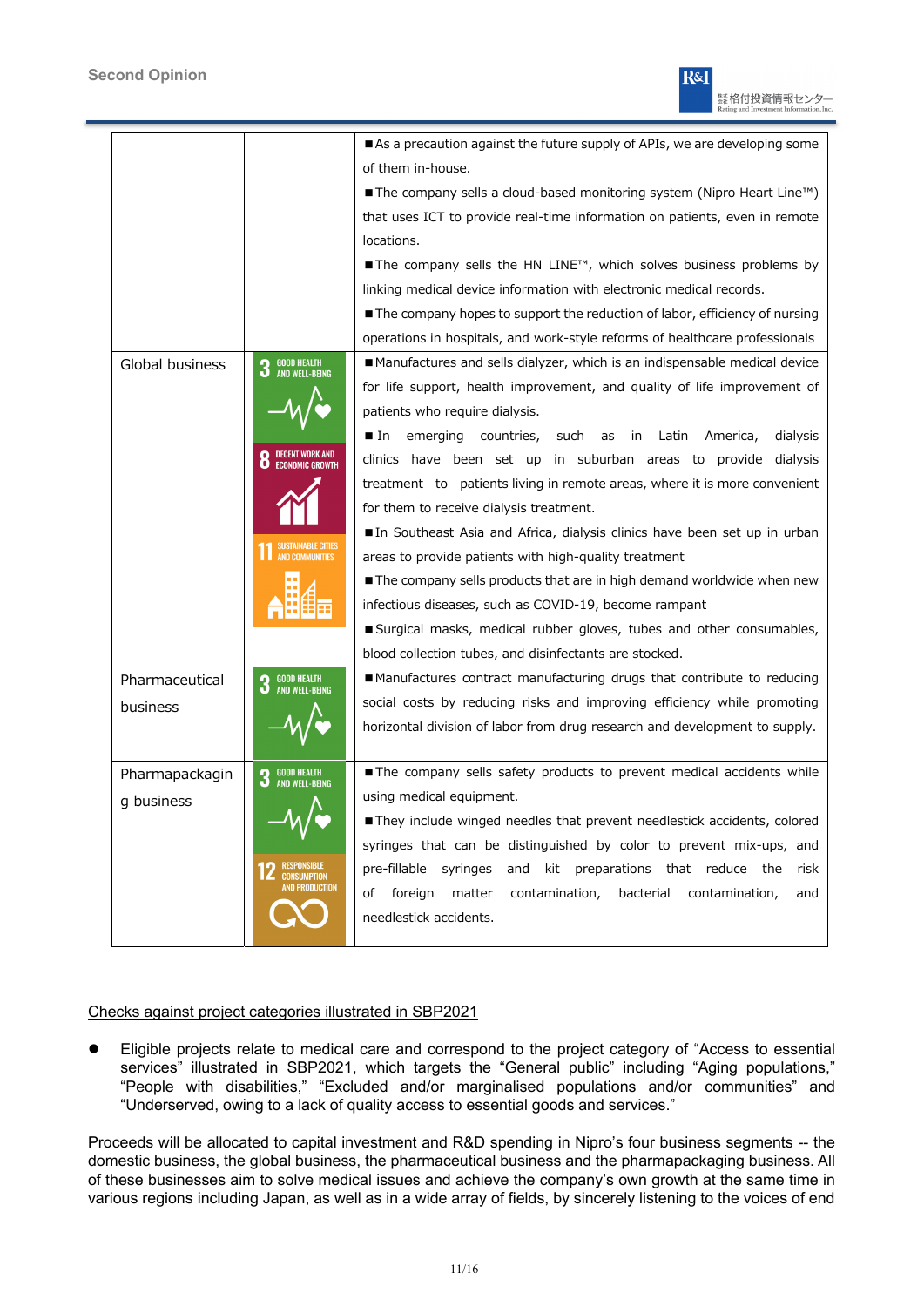

users of medical services. Eligible projects will have direct outcomes, such as achieving a stable supply of safe and secure pharmaceuticals and medical devices and helping patients stay alive and enhance their QoL. Indirect outcomes include reducing medical accidents and improving the working environment at medical institutions. Negative impacts of project implementation are addressed by, for example, institutional systems and the company's environmental conservation initiatives. R&I has evaluated that eligible projects will provide positive outcomes for society as a whole. Eligible projects correspond to the project category of "Access to essential services" illustrated in SBP2021, which targets the "General public," particularly "Aging populations" and "People with disabilities."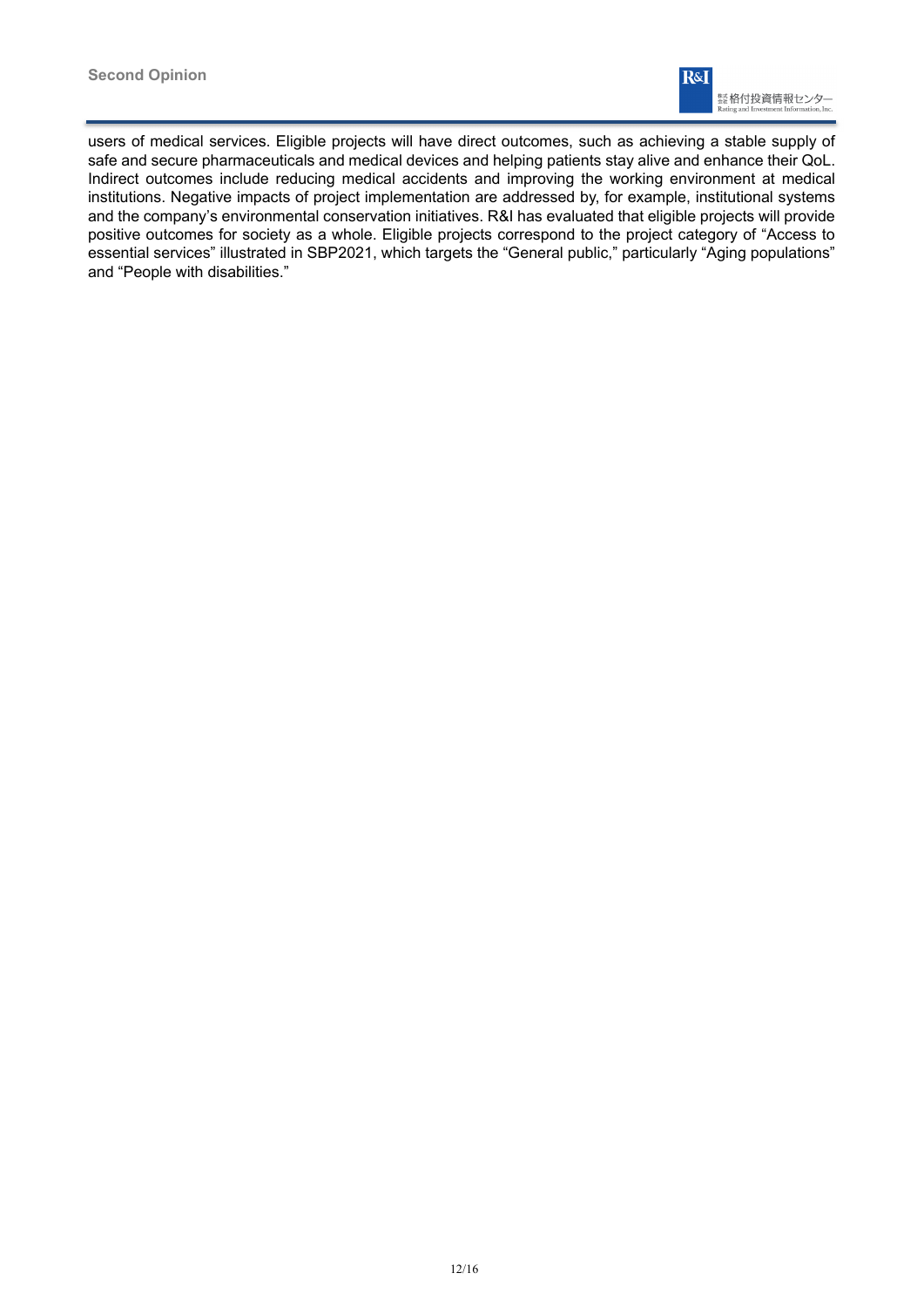

## **2. Process for Project Evaluation and Selection**

## **(1) Incorporation into Comprehensive Objectives, Strategies and so on**

- Eligible projects are all of Nipro's businesses and therefore incorporated in its medium-term management plan based on its management philosophy and code of conduct, among others. Nipro believes that such projects will help it create values for three parties -- the company, users and society - and achieve sustainable growth as a truly global comprehensive healthcare company.
- Nipro's businesses are carried out under its management philosophy of social contribution. They are designed to help solve social issues, and the company is committed to continuing these businesses as called for in its medium-term management plan.

## **(2) Criteria for Project Evaluation and Selection**

- Because eligible projects are all of Nipro's businesses, project evaluation and selection have been completed with the formulation of the medium-term management plan.
- The medium-term management plan was formulated based mainly on the company's management philosophy and code of conduct, which served as the criteria for the evaluation and selection of eligible projects.
- Nipro's key challenge is to push forward with the development of more advanced products in the light of the major trends in front-line medical settings, related to treatment, prevention and health enhancement. At the same time, it aims to grow as a truly global comprehensive healthcare company that can satisfy every need of diverse people from different cultures, customs, lifestyles, age groups, etc. Because projects aligned with this key challenge are selected, no eliminating criteria have been set.

## **(3) Process for Project Evaluation and Selection**

 The corporate planning department of the corporate planning headquarters collaborates with various departments within the company to create a draft of a medium-term management plan that incorporates eligible projects. The plan is approved by the board of directors. Medical expertise is ensured through coordination with various departments, and the checking function is secured by a resolution of the board of directors, which is separated from the drafting department. When selecting projects for proceeds allocation, the corporate planning department evaluates and selects projects that correspond to capital investment or R&D spending, and a finance officer approves them. Selected projects are reported at the board of directors.

A medium-term management plan is formulated based on Nipro's corporate philosophy, code of conduct and key challenge, and projects for proceeds allocation are selected according to the plan. Eligible projects are properly incorporated in its corporate philosophy of becoming a truly global comprehensive healthcare company. With eligible projects selected through appropriate processes, both third-party characteristics and expertise are ensured.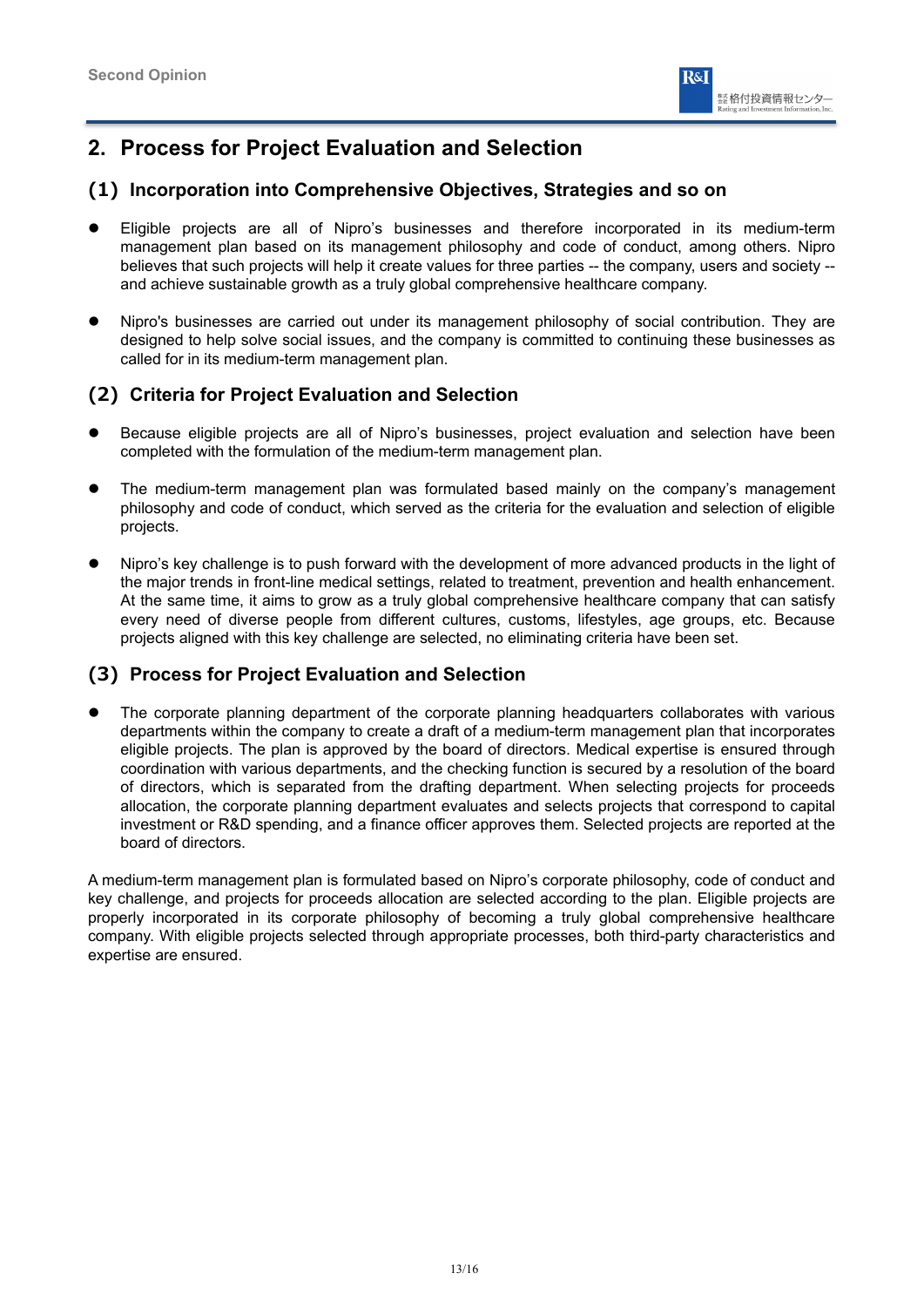

## **3. Management of Proceeds**

- Proceeds will be credited to a checking account in the name of Nipro and managed by the accounting department of the corporate planning headquarters.
- Payments for eligible project implementation will be managed by the accounting department based on the verification and request by a department that receives invoices or other evidence documents. Data on expenditures for eligible projects will be extracted using internal accounting codes, and allocated and unallocated amounts will be tracked in a reliable manner. The allocation of proceeds will be confirmed by a finance officer annually. Furthermore, an independent auditor audits the accounting situation.
- Unallocated proceeds will be invested only in highly liquid and safe financial assets under internal rules.
- Proceeds from convertible bonds will be handled as explained above, regardless of whether they are converted into shares.

Proceeds will be properly managed by the accounting department of the corporate planning headquarters. Allocated and unallocated amounts will be tracked in a reliable manner using internal accounting codes that are set on payments for the implementation of eligible projects. Until allocated, proceeds will be invested only in highly liquid and safe financial assets under internal rules. The allocation of proceeds will be confirmed by a finance officer annually. Financing through convertible bonds will be handled in the same way as financing through straight bonds, regardless of whether conversion is exercised. Consequently, R&I considers management of proceeds to be appropriate.

## **4. Reporting**

## **(1) Overview of Disclosure**

Reporting will be made as follows:

|                           | Items                                                                                                                                                                                                                    | Timing                                                                 | Method  |
|---------------------------|--------------------------------------------------------------------------------------------------------------------------------------------------------------------------------------------------------------------------|------------------------------------------------------------------------|---------|
| Allocation of<br>proceeds | As regards the allocation of proceeds,<br>the proportion of proceeds allocated<br>to financing or refinancing will be<br>disclosed annually.                                                                             | Annually disclosed until<br>the allocation of proceeds<br>is completed | Website |
| Regular reporting         | Those relating to financial conditions<br>Securities reports and financial<br>summaries<br>Those relating to business strategies<br>and performance<br>Annual reports<br>Medium-term management plan<br>Impact reporting | Annually disclosed until<br>the allocation of proceeds<br>is completed | Website |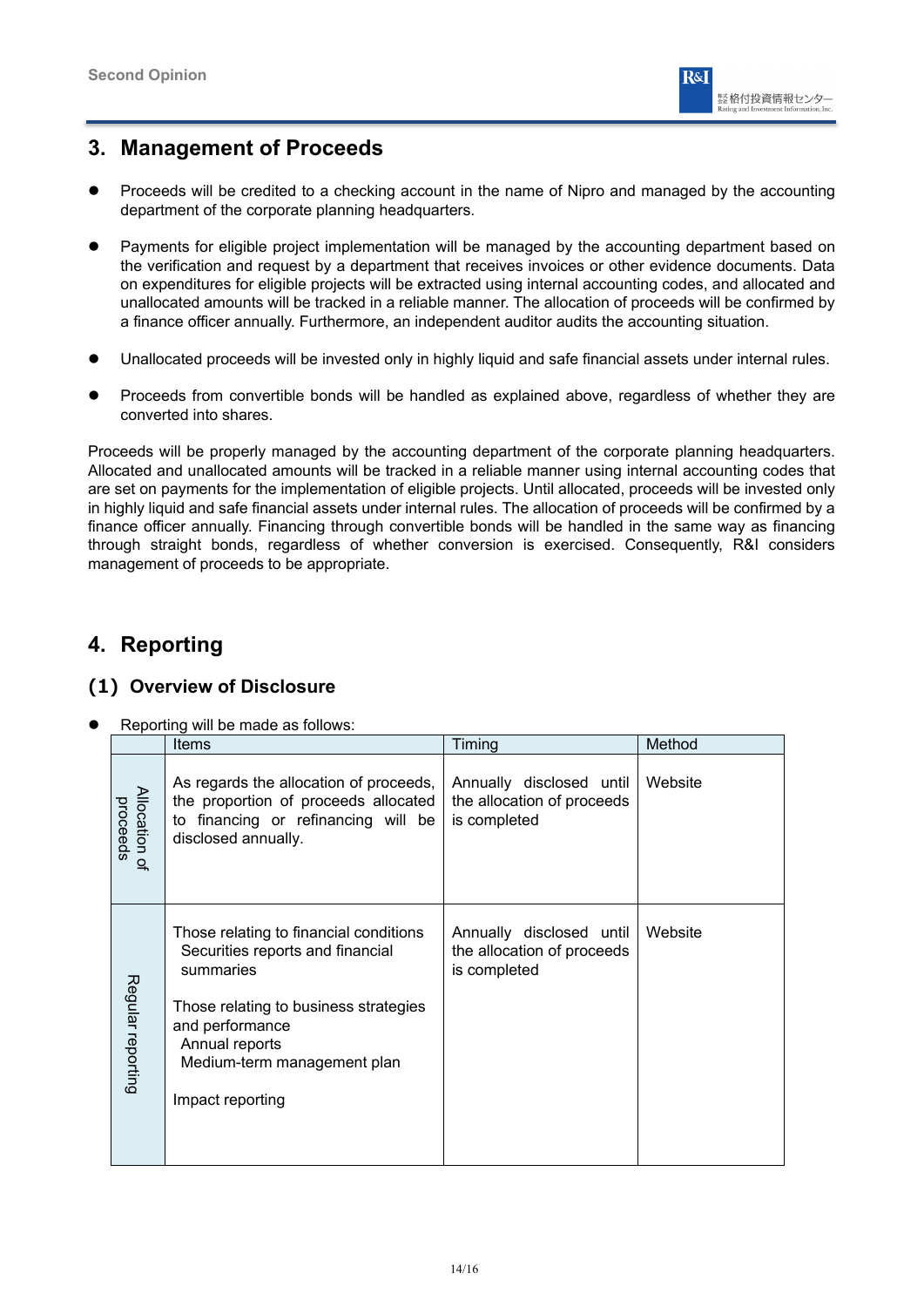

## **(2) Impact Reporting**

- For impact reporting of eligible projects, Nipro will continuously disclose the output indicators and outcome indicators shown below to the extent possible.
- The change from the framework dated on August 7, 2020 is to disclose the number of products manufactured and the number of products sold at the rate of increase. Since the number of Nipro products is diverse and unit of each production number is different, it is not suitable for measuring social effects even if the number of products manufactured and sold is disclosed as it is, and for competitive reasons, the rate of increase has been changed to be used as an index. By using the manufacturing number and the number of sales were weighted average by Price, it has become the index considered more products and products with low supply amount. In addition, by using the rate of increase, it is possible to clearly show the investment effect for each year.

|                        | Output indicators                      | Outcome indicators                      |
|------------------------|----------------------------------------|-----------------------------------------|
| Domestic               | • The increasing rate of medical       | • The increasing rate of medical        |
| business               | devices manufactured                   | devices sold                            |
|                        | · The increasing rate of Nipro-brand   | • The increasing rate of Nipro-brand    |
|                        | generic drugs manufactured             | generic drugs sold                      |
|                        | · Cell drug manufacturing capacity     | • The number of cell drugs sold         |
| <b>Global business</b> | • The increasing rate of medical       | • The increasing rate of medical        |
|                        | devices manufactured                   | devices sold                            |
|                        | • The increasing rate of dialysis      | $\cdot$ The increasing rate of patients |
|                        | clinics                                | treated at dialysis clinics             |
|                        | $\cdot$ The number of training centers | $\cdot$ The number of training center   |
|                        |                                        | users                                   |
| Pharmaceutical         | • The increasing rate of drugs         | • The increasing rate of drugs          |
| business               | manufactured under contract            | manufactured and shipped under          |
|                        |                                        | contract                                |
| Pharmapackaging        | • The increasing rate of products      | • The increasing rate of products       |
| business               | manufactured                           | sold                                    |
|                        |                                        |                                         |

Nipro will disclose to investors the allocation of proceeds and materials that explain social outcomes. The allocation of proceeds will be made public on its website annually. The company plans to disclose the output indicators and outcome indicators it has determined. R&I has confirmed that necessary reporting will be made. Regardless of whether convertible bonds are converted, reporting will be made until the allocation of proceeds is completed.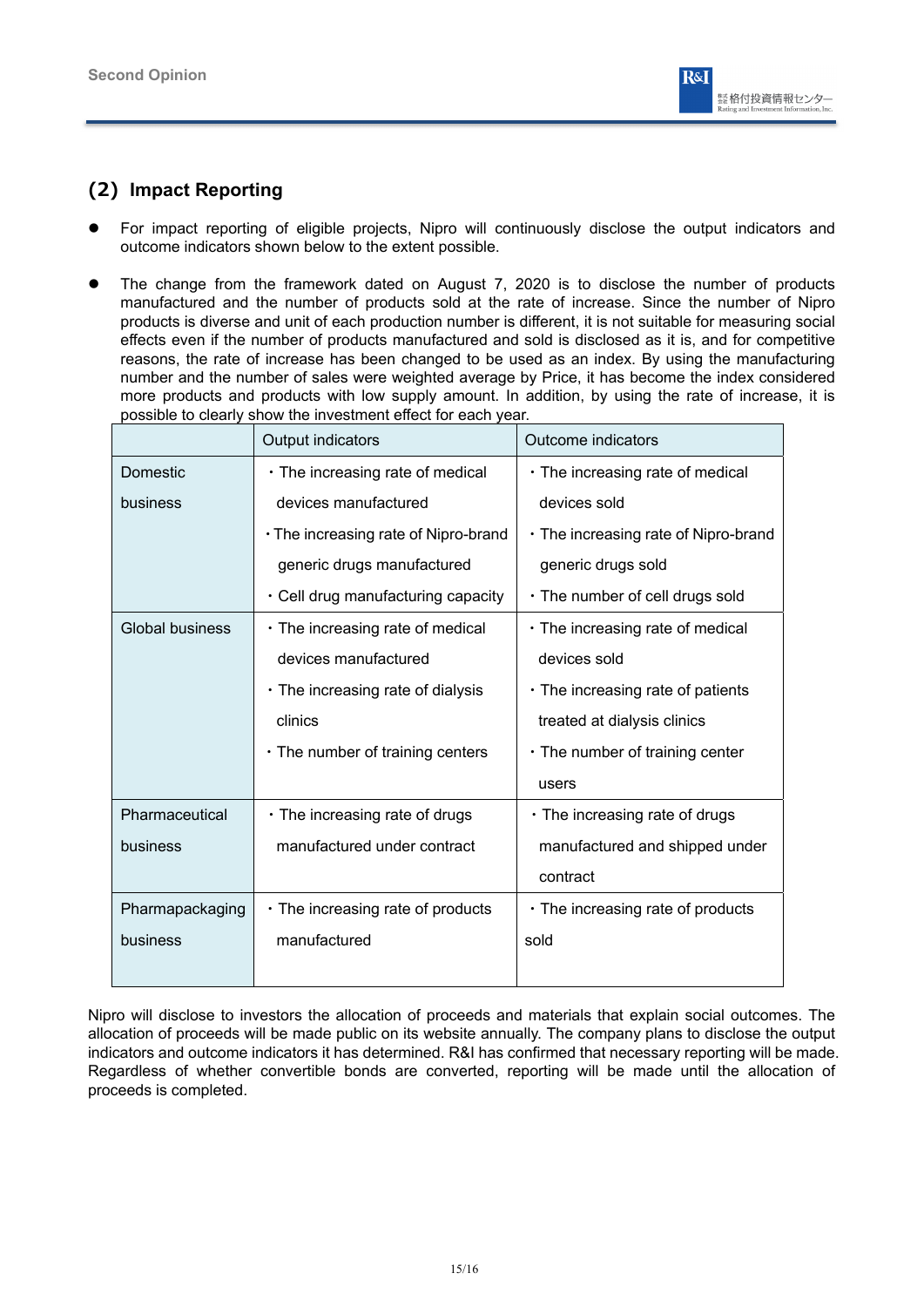

#### [Disclaimer]

Second Opinion is not the Credit Rating Business, but one of the Ancillary Businesses (businesses excluding Credit Rating Service but are ancillary to Credit Rating Activities) as set forth in Article 299, paragraph (1), item (xxviii) of the Cabinet Office Ordinance on Financial Instruments Business, etc. With respect to such business, relevant laws and regulations require measures to be implemented so that activities pertaining to such business would not unreasonably affect the Credit Rating Activities, as well as measures to prevent such business from being misperceived as the Credit Rating Business.

Second Opinions are R&I's opinions on the alignment of a framework, formulated by companies etc. to raise funds for the purpose of environmental conservation and social contribution, with the principles etc. compiled by public organizations or private organizations related to the relevant financing as of the date of assessment. Second Opinions do not address any matters other than the alignment (including but not limited to the alignment of a bond issue with the framework and the implementation status of the project subject to financing). Second Opinions do not certify the outcomes and other qualities of the projects subject to the financing. Hence, R&I will not be held responsible for the effectiveness of the projects, including their outcomes. Second Opinions are not, in any sense, statements of current, future, or historical fact and should not be interpreted as such, and Second Opinions are not a recommendation to purchase, sell, or hold any particular securities and do not constitute any form of advice regarding investment decisions or financial matters. Second Opinions do not address the suitability of an investment for any particular investor. R&I issues Second Opinions based on the assumption that each investor will investigate and evaluate the securities which they plan to purchase, sell, or hold for themselves. All investment decisions shall be made at the responsibility of the individual investor.

The information used when R&I issues Second Opinions is information that R&I has determined, at its own discretion, to be reliable. However, R&I does not undertake any independent verification of the accuracy or other aspects of that information. R&I makes no representation or warranty, express or implied, as to the accuracy, timeliness, adequacy, completeness, merchantability, fitness for any particular purpose, or any other matter with respect to any such information.

R&I is not responsible or liable in any way to any party, for all or any damage, loss, or expenses arising out of or in relation to errors, omissions, inappropriateness of, or insufficiencies in the information used when issuing Second Opinions, or opinions in Second Opinions, or arising out of or in relation to the use of such information or Second Opinions (regardless of the nature of the damage, including direct, indirect, ordinary, special, consequential, compensatory, or incidental damage, lost profits, non-monetary damage, and any other damage, and including expenses for attorneys and other specialists), whether in contract, tort, for unreasonable profit or otherwise, irrespective of negligence or fault of R&I.

All rights and interests (including patent rights, copyrights, other intellectual property rights, and know-how) regarding Second Opinions belong to R&I. Use of Second Opinions, in whole or in part, for purposes beyond personal use (including reproducing, amending, sending, distributing, transferring, lending, translating, or adapting the information), and storing Second Opinions for subsequent use, is prohibited without R&I's prior written permission.

As a general rule, R&I issues a Second Opinion for a fee paid by the issuer.

Japanese is the official language of this material and if there are any inconsistencies or discrepancies between the information written in Japanese and the information written in languages other than Japanese the information written in Japanese will take precedence.

#### [Expertise and Third-Party Characteristics]

R&I has launched the R&I Green Bond Assessment business in 2016, and since then, R&I has accumulated knowledge through numerous evaluations. Since 2017, R&I has been participating as an observer in the Green Bond Principles and Social Bond Principles, which have their own secretariat at the International Capital Market Association (ICMA). It also has been registered since 2018 as an Issuance Supporter (external review entity) of the Financial Support Programme for Green Bond Issuance, a project by the Ministry of the Environment.

The R&I assessment method and results can be found on the R&I website (https://www.r-i.co.jp/en/rating/esg/index.html). There is no capital or personal relationship between R&I and the fundraiser that could create a conflict of interest.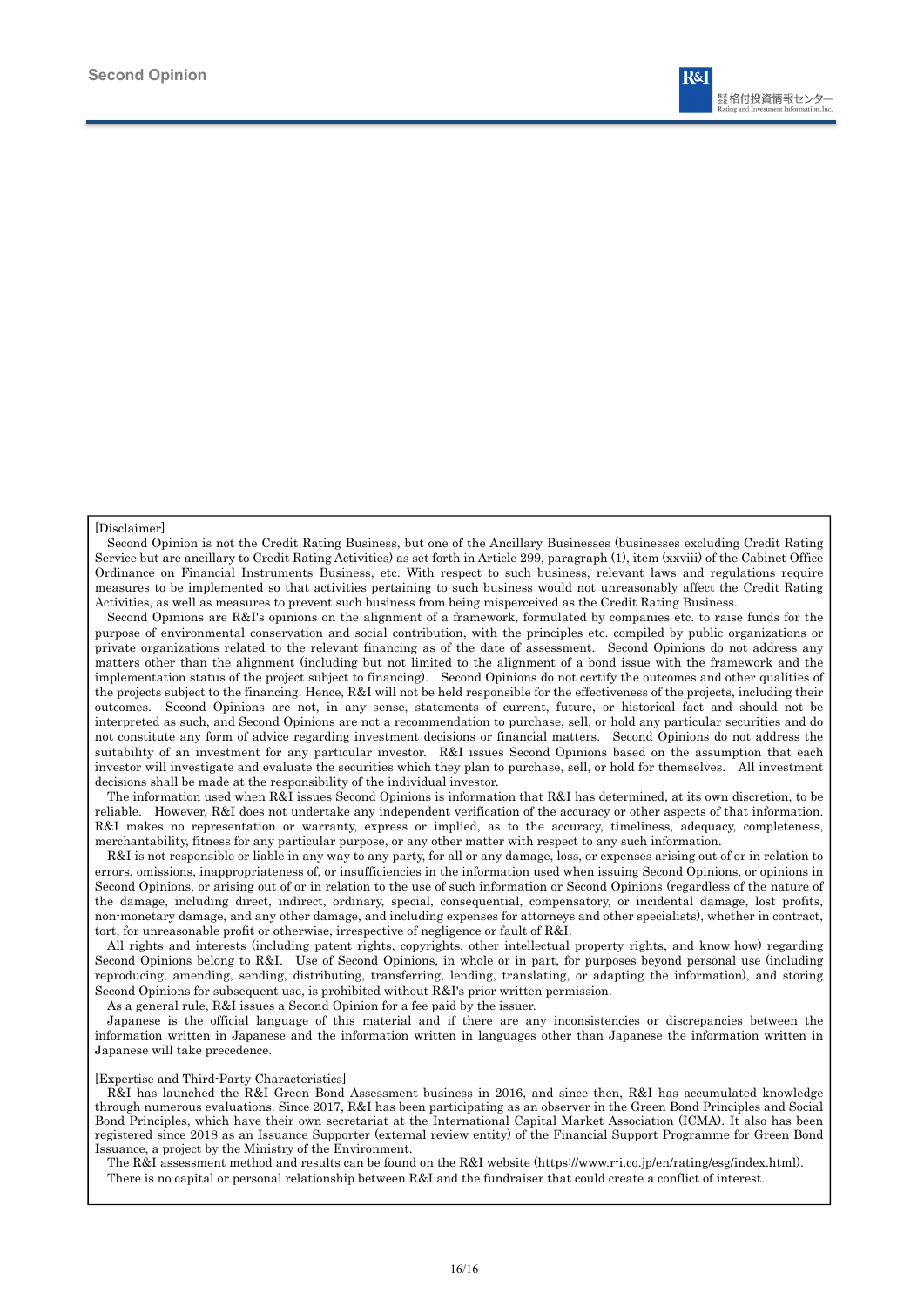

## **Social Bond / Social Bond Programme**

## **External Review Form**

## **Section 1. Basic Information**

**Issuer name: NIPRO CORPORATION**

**Social Bond ISIN or Issuer Social Bond Framework Name, if applicable***: Social Finance Framework*

**Independent External Review provider's name: Rating and Investment Information, Inc.** 

**Completion date of this form: September 9, 2021**

Publication date of review publication: September 9, 2021 [where appropriate, specify if it is an update and add *reference to earlier relevant review]*

## **Section 2. Review overview**

### **SCOPE OF REVIEW**

*The following may be used or adapted, where appropriate, to summarise the scope of the review.* 

The review assessed the following elements and confirmed their alignment with the SBPs:

| $\boxtimes$ | Use of Proceeds        |             | Process for Project Evaluation and Selection |
|-------------|------------------------|-------------|----------------------------------------------|
| $\boxtimes$ | Management of Proceeds | $\boxtimes$ | Reporting                                    |

### **ROLE(S) OF INDEPENDENT REVIEW PROVIDER**

| 冈      | Second Party Opinion    | $\Box$ Certification  |
|--------|-------------------------|-----------------------|
| $\Box$ | Verification            | $\Box$ Scoring/Rating |
| $\Box$ | Other (please specify): |                       |

*Note: In case of multiple reviews / different providers, please provide separate forms for each review.* 

### **EXECUTIVE SUMMARY OF REVIEW and/or LINK TO FULL REVIEW** *(if applicable)*

<Second Party Opinion: Second Opinion> R&I has provided a second opinion that the framework is aligned with the Social Bond Principles 2021. For details, please refer to the report above.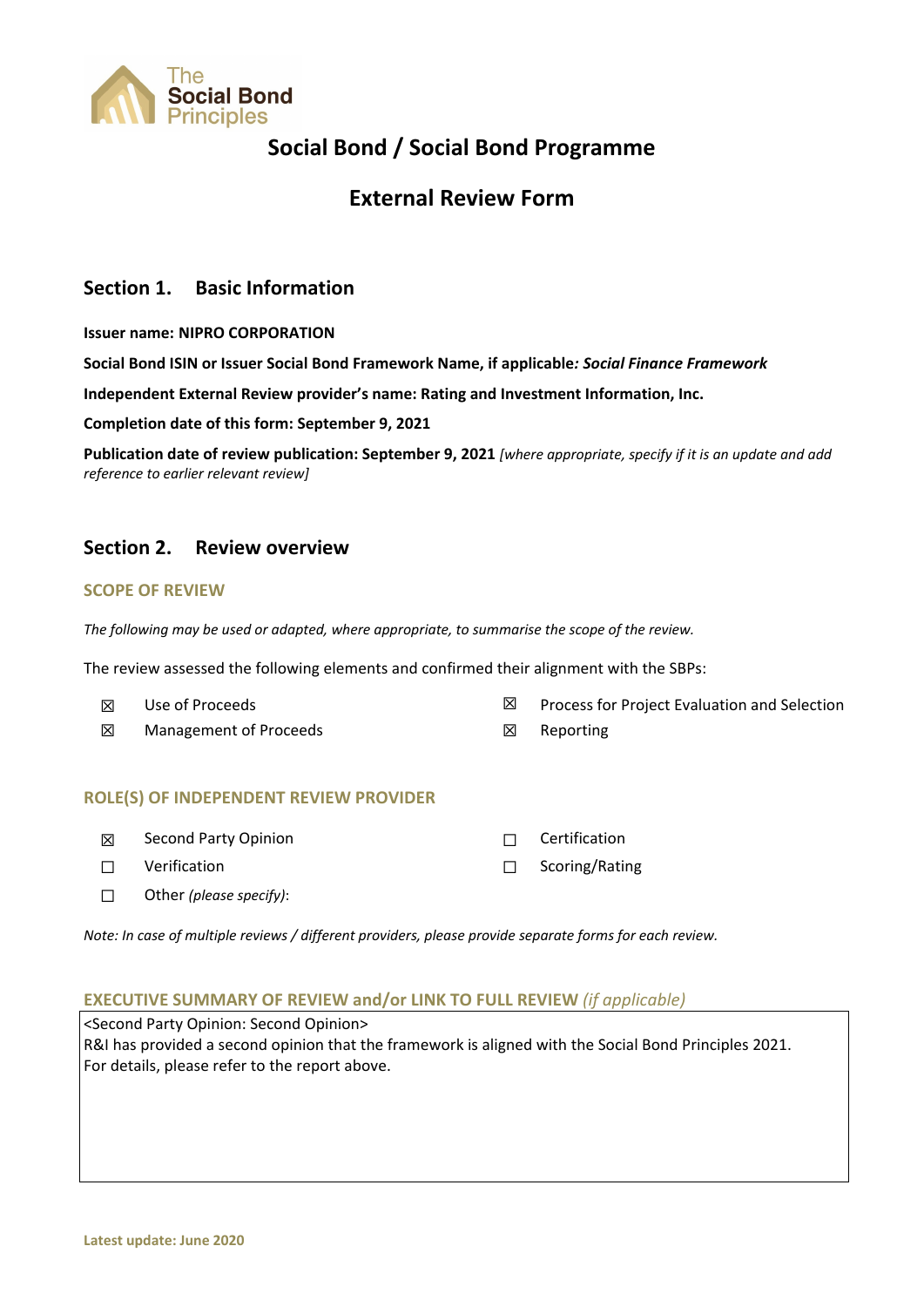## **Section 3. Detailed review**

Reviewers are encouraged to provide the information below to the extent possible and use the comment section to explain *the scope of their review.*

## **1. USE OF PROCEEDS**

**Overall comment on section** *(if applicable)***:** For details, please refer to "1. Use of Proceeds" in the report above.

### **Use of proceeds categories as per SBP:**

| Affordable basic infrastructure                                                                                                 | ⊠ | Access to essential services                                                                                                   |
|---------------------------------------------------------------------------------------------------------------------------------|---|--------------------------------------------------------------------------------------------------------------------------------|
| Affordable housing                                                                                                              |   | Employment generation / programs<br>designed to prevent and/or alleviate<br>unemployment stemming from<br>socioeconomic crises |
| Food security and sustainable food systems                                                                                      |   | Socioeconomic advancement and<br>empowerment                                                                                   |
| Unknown at issuance but currently expected<br>to conform with SBP categories, or other<br>eligible areas not yet stated in SBPs |   | Other (please specify):                                                                                                        |

If applicable please specify the social taxonomy, if other than SBPs:

### **Target populations:**

| $\Box$ Living below the poverty line                                                                         | $\Box$ Excluded and/or marginalised populations and<br>/or communities                   |  |
|--------------------------------------------------------------------------------------------------------------|------------------------------------------------------------------------------------------|--|
| $\Box$ People with disabilities                                                                              | $\Box$ Migrants and /or displaced persons                                                |  |
| $\Box$ Undereducated                                                                                         | $\Box$ Underserved, owing to a lack of quality access<br>to essential goods and services |  |
| $\Box$ Unemployed                                                                                            | $\Box$ Women and/or sexual and gender minorities                                         |  |
| $\Box$ Aging populations and vulnerable youth                                                                | $\Box$ Other vulnerable groups, including as a result<br>of natural disasters            |  |
| ⊠ Other (please specify): "General public," particularly "Aging populations" and "People with disabilities." |                                                                                          |  |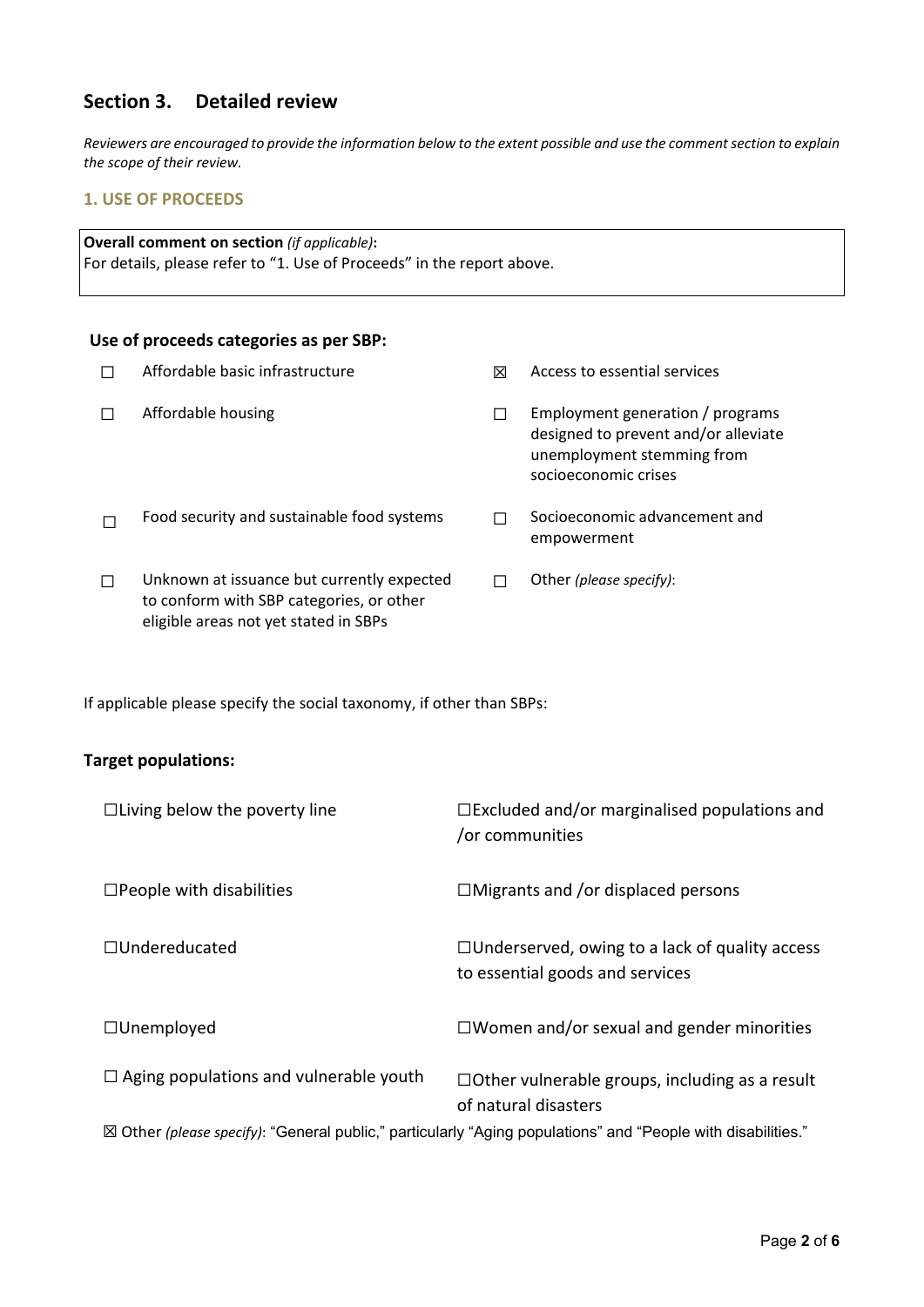## **2. PROCESS FOR PROJECT EVALUATION AND SELECTION**

## **Overall comment on section** *(if applicable)***:**

For details, please refer to "2. Process for Project Evaluation and Selection" in the report above.

## **Evaluation and selection**

- ☒ Credentials on the issuer's social objectives
- ☒ Defined and transparent criteria for projects eligible for Social Bond proceeds
- □ Summary criteria for project evaluation and selection publicly available
- ☐ Documented process to determine that projects fit within defined categories
- ☐ Documented process to identify and manage potential ESG risks associated with the project
- ☐ Other *(please specify):*

☒ In‐house assessment

## **Information on Responsibilities and Accountability**

- ☐ Evaluation / Selection criteria subject to external advice or verification
- ☐ Other *(please specify)*:

## **3. MANAGEMENT OF PROCEEDS**

**Overall comment on section** *(if applicable)***:** For details, please refer to "3. Management of Proceeds" in the report above.

## **Tracking of proceeds:**

- $\boxtimes$  Social Bond proceeds segregated or tracked by the issuer in an appropriate manner
- $\boxtimes$  Disclosure of intended types of temporary investment instruments for unallocated proceeds
- ☐ Other *(please specify)*:

## **Additional disclosure:**

- 
- 
- □ Disclosure of portfolio balance of unallocated proceeds
- $\Box$  Allocations to future investments only  $\boxtimes$  Allocations to both existing and future investments
- ☐ Allocation to individual disbursements ☐ Allocation to a portfolio of disbursements
	- ☐ Other *(please specify)*: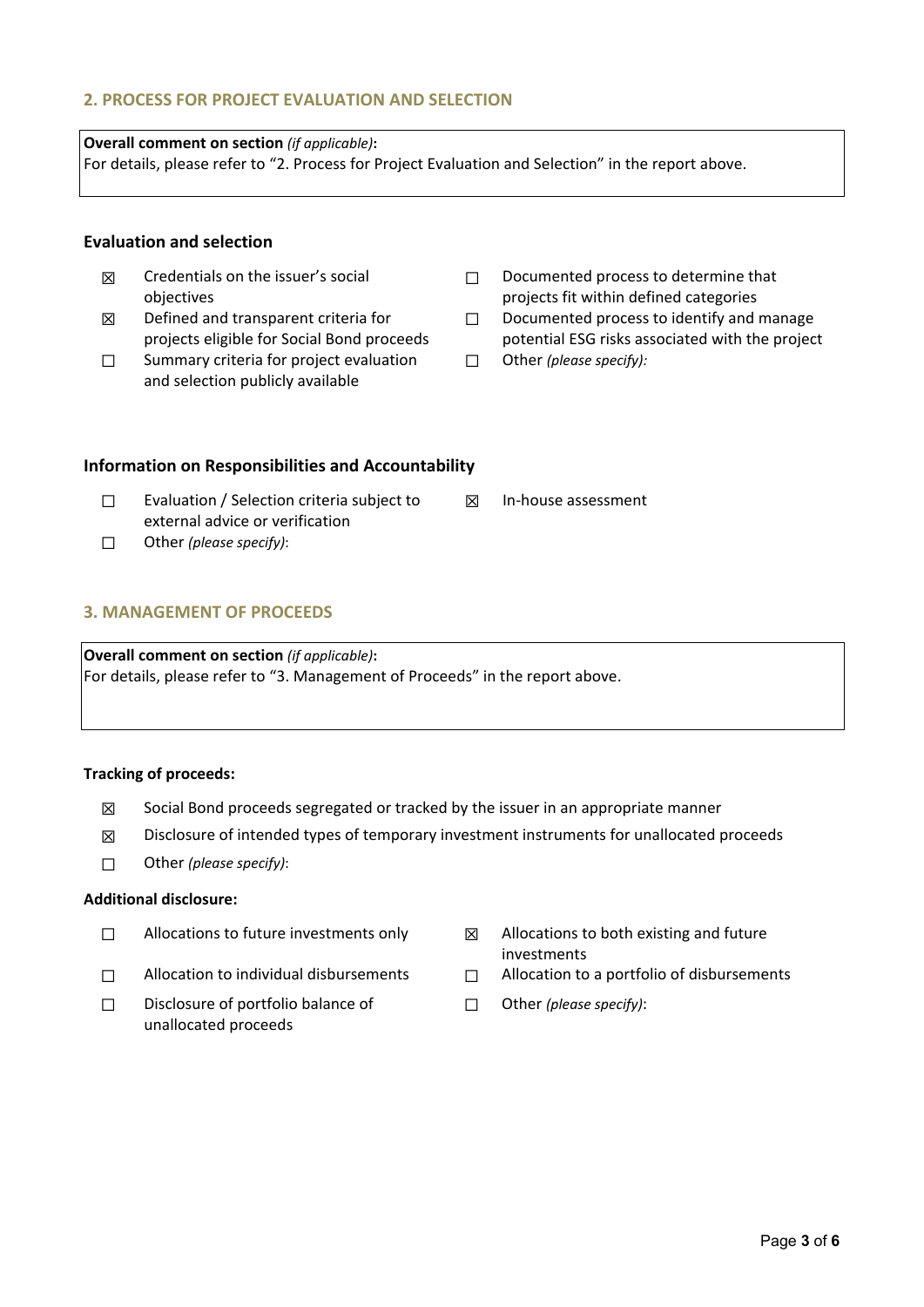## **4. REPORTING**

| <b>Overall comment on section</b> (if applicable):<br>For details, please refer to "4. Reporting" in the report above. |                                                                                                                          |   |                                                |
|------------------------------------------------------------------------------------------------------------------------|--------------------------------------------------------------------------------------------------------------------------|---|------------------------------------------------|
|                                                                                                                        | Use of proceeds reporting:                                                                                               |   |                                                |
| ⊠                                                                                                                      | Project-by-project                                                                                                       | П | On a project portfolio basis                   |
| П                                                                                                                      | Linkage to individual bond(s)                                                                                            | П | Other (please specify):                        |
|                                                                                                                        | <b>Information reported:</b>                                                                                             |   |                                                |
|                                                                                                                        | ⊠ Allocated amounts                                                                                                      | П | Social Bond financed share of total investment |
|                                                                                                                        | $\Box$ Other (please specify):                                                                                           |   |                                                |
|                                                                                                                        | <b>Frequency:</b>                                                                                                        |   |                                                |
|                                                                                                                        | ⊠ Annual                                                                                                                 | П | Semi-annual                                    |
|                                                                                                                        | $\Box$ Other (please specify):                                                                                           |   |                                                |
|                                                                                                                        | Impact reporting:                                                                                                        |   |                                                |
| 区                                                                                                                      | Project-by-project                                                                                                       | П | On a project portfolio basis                   |
| П                                                                                                                      | Linkage to individual bond(s)                                                                                            | П | Other (please specify):                        |
|                                                                                                                        | <b>Frequency:</b>                                                                                                        |   |                                                |
|                                                                                                                        | ⊠ Annual                                                                                                                 | П | Semi-annual                                    |
|                                                                                                                        | $\Box$ Other (please specify):                                                                                           |   |                                                |
|                                                                                                                        | Information reported (expected or ex-post):                                                                              |   |                                                |
|                                                                                                                        | $\Box$ Number of beneficiaries                                                                                           | П | <b>Target populations</b>                      |
|                                                                                                                        | $\boxtimes$ Other ESG indicators (please specify): For<br>details, please refer to "4. Reporting" in the<br>report above |   |                                                |
|                                                                                                                        | <b>Means of Disclosure</b>                                                                                               |   |                                                |
| П                                                                                                                      | Information published in financial report                                                                                | П | Information published in sustainability report |
| П                                                                                                                      | Information published in ad hoc<br>documents                                                                             | 図 | Other (please specify): Issuer's Website       |
| ப                                                                                                                      | Reporting reviewed (if yes, please specify which parts of the reporting are subject to external review):                 |   |                                                |

Where appropriate, please specify name and date of publication in the useful links section.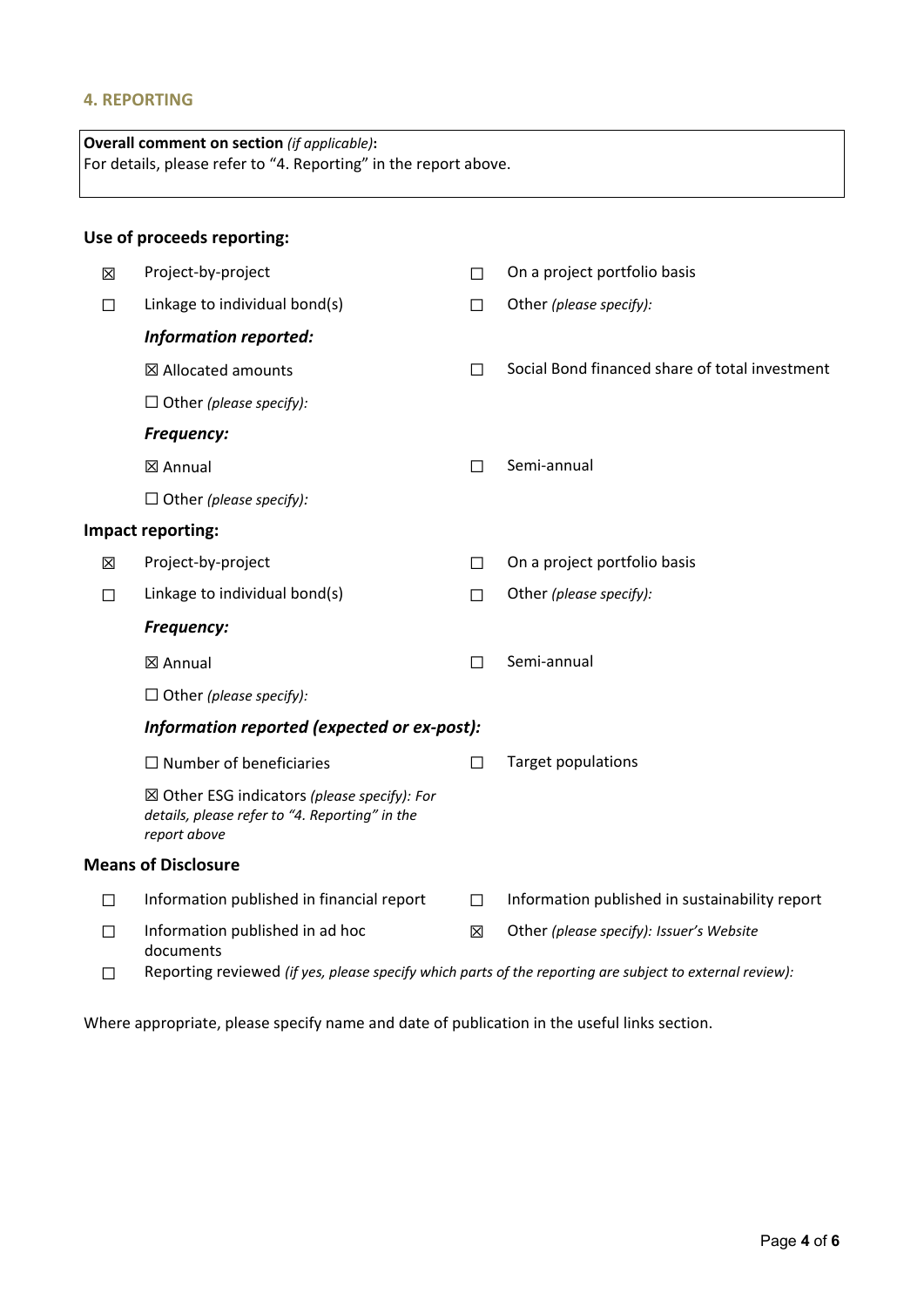### **USEFUL LINKS** *(e.g. to review provider methodology or credentials, to issuer's documentation, etc.)*

1. The evaluation methodology and services https://www.r‐i.co.jp/en/rating/products/esg/index.html

2. Evaluation performance (1) Green Finance https://www.r‐i.co.jp/en/rating/esg/greenfinance/index.html

(2) Sustainability Finance https://www.r‐i.co.jp/en/rating/esg/sustainabilityfinance/index.html

(3) Social Finance https://www.r‐i.co.jp/en/rating/esg/socialfinance/index.html

## **SPECIFY OTHER EXTERNAL REVIEWS AVAILABLE, IF APPROPRIATE Type(s) of Review provided:**

☐ Second Party Opinion ☐ Certification

☐ Verification ☐ Scoring/Rating

☐ Other *(please specify):*

**Review provider(s): Date of publication:**